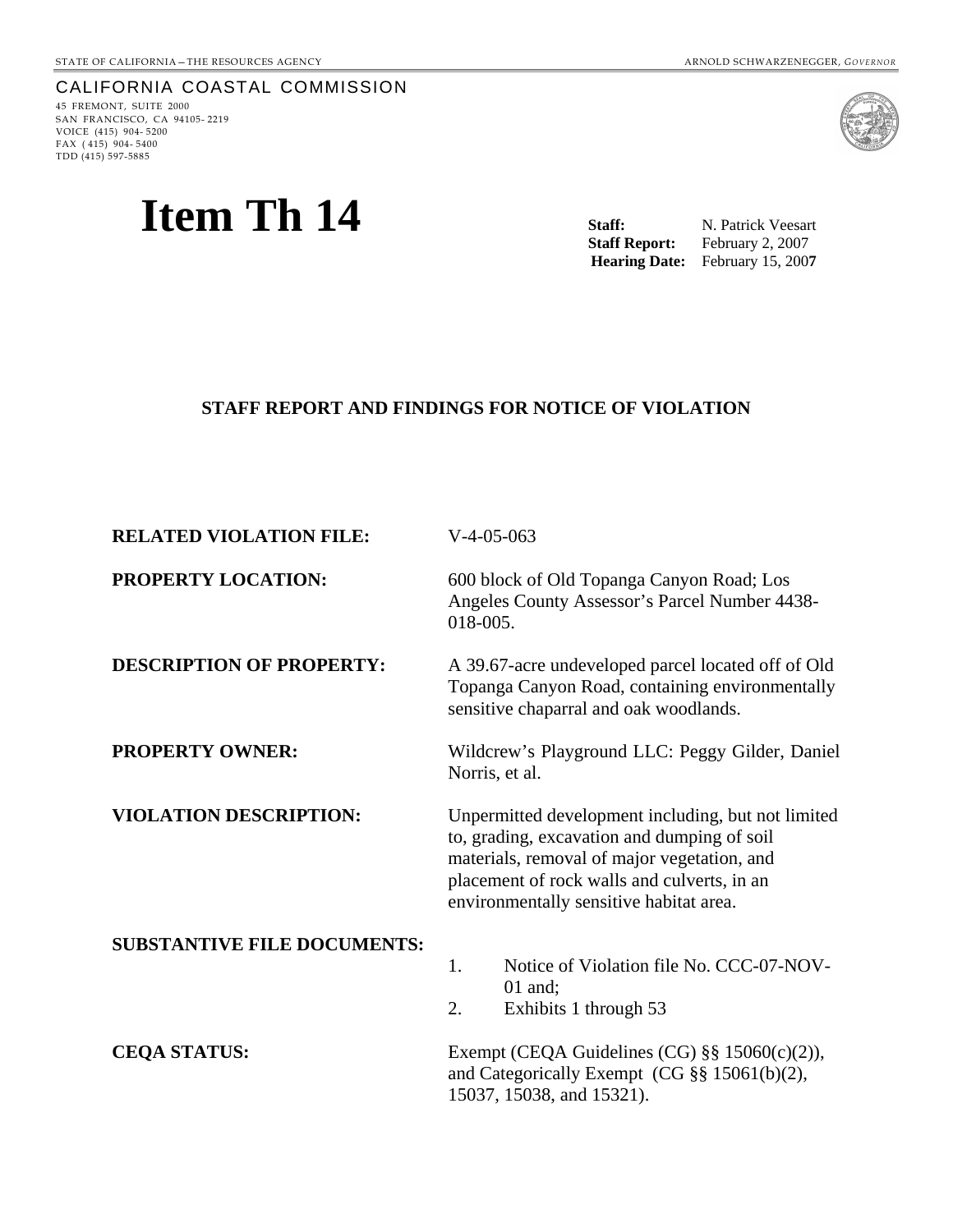# **I. SUMMARY OF STAFF RECOMMENDATION**

This violation involves unpermitted development including, but not limited to, grading, excavation and dumping of soil materials, removal of major vegetation, and placement of rock walls and culverts, in an environmentally sensitive habitat area, on a 39.67-acre undeveloped parcel owned by Wildcrew's Playground LLC ("Wildcrew's"), located off of Old Topanga Canyon Road in the County of Los Angeles ("subject property"). Wildcrew's has admitted that it undertook unpermitted development.

The matter before the Commission in this hearing is whether development has been performed in violation of the Coastal Act on the subject property and, therefore, whether a Notice of Violation should be recorded pursuant to Section 30812 of the Coastal Act. It should be noted that Notices of Violation are for informational purposes, and are intended to provide potential innocent purchasers with notice that violations have occurred, and remain, on a particular property.

Wildcrew's violated the Coastal Act by undertaking development on the subject property without obtaining the required CDP. Accordingly, Commission staff ("staff") recommends that the Commission find that a violation of the Coastal Act has occurred on the subject property. If the Commission finds that a violation has occurred, the Executive Director shall record a Notice of Violation at the Los Angeles County Recorder's Office. The Notice of Violation will become part of the chain of title of the subject property, will be subject to review by potential buyers, will notify them of the existence of Coastal Act violations on the subject property, and will protect any potential innocent purchasers. The Coastal Commission has jurisdiction to take enforcement action to address these violations by recording a Notice of Violation because the violation occurred in an area without a certified Local Coastal Program, and involves development in the Coastal Zone that is not exempt and requires a coastal development permit ("CDP").

On June 6, 2005, staff received a report (**Exhibit 29**) from a neighboring property owner that mechanized equipment was being used to grade and remove vegetation from property located predominately north and east of Old Topanga Canyon Road in the area of the 600 block.

On June 21, 2005, staff received another report (**Exhibit 28**) from the same neighbor of grading (both cut and fill) under oak trees. The report stated that the activities had been occurring for 3 to 4 weeks.

On June 22, 2005, staff received an additional report (**Exhibit 27**) containing two dated photographs (**Exhibit 47**). The photographs provided evidence that mechanized equipment was used, native vegetation had been removed, at least one oak tree had been cut, and excavation of soil and grading had taken place.

On July 12, 2005, staff opened a violation file and sent a Notice of Violation letter (**Exhibit 26**) to Ms. Peggy Gilder, in her capacity as the contact person for Wildcrew's, indicating that violations of the Coastal Act had been confirmed on the subject property including grading, grading within the dripline of oak trees, cutting of oak trees, and vegetation removal.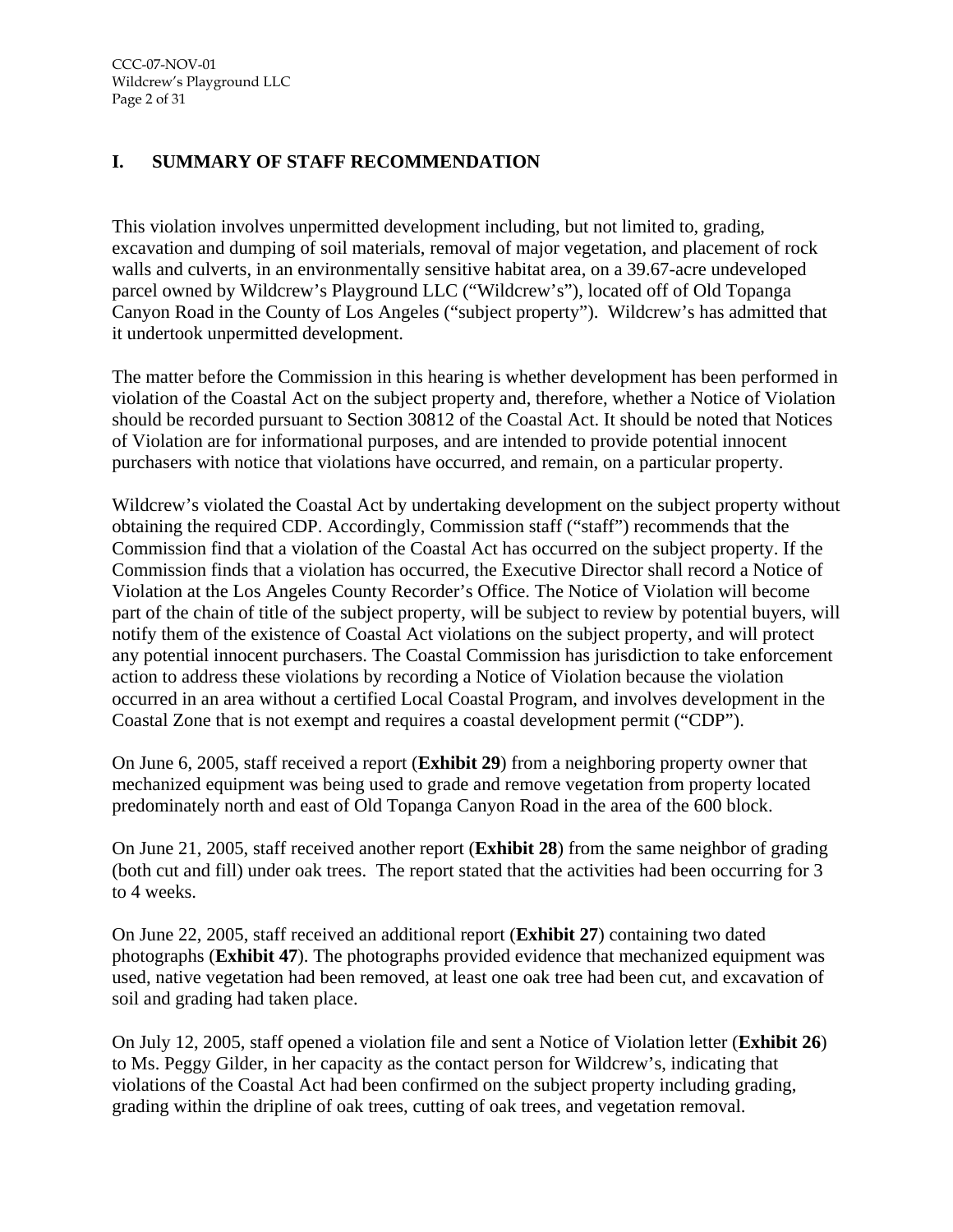On July 19, 2005, staff received a phone call from Ms. Donna Shen, of Schmitz and Associates, representing Ms.Gilder and Wildcrew's, confirming that work had been taking place on the subject property. She asserted that the owners were "grading an old existing trail" in order to get access. She asked for an extension of the August 15, 2005 deadline set in the NOV letter for submittal of an after-the-fact CDP application for the development. Ms. Shen assured staff that a CDP application would be forthcoming, that all work had ceased, and she agreed to allow staff to conduct a site visit to assess the full extent and nature of the work performed. Based on these assurances, staff agreed to extend the deadline for submittal of a CDP application to September 19, 2005.

On August 17, 2005, staff independently verified and photographed development on the subject property (**Exhibit 48**) that is not exempt from the permit requirements of the Coastal Act. Staff made the photographs from private property (with permission) and public property located on the opposite side of the canyon from the subject property.

On September 19, 2005, Schmitz and Associates, on behalf of Wildcrew's Playground LLC, submitted to permitting staff a request for "…an *After the Fact* Exemption for Brush Clearance, Repair, and Maintenance of an existing, driveway [sic]," and a Claim of Vested Rights application "…for the historically existing driveway and flat, cleared pad on the above property." It should be noted that that Wildcrew's has admitted that some of the unpermitted development at issue is not exempt or permitted (**Exhibit 21**). Furthermore, it cannot be pre-coastal development, and therefore potentially "vested," as it occurred in 2005.

Some or all of the unpermitted development has taken place in an area designated as an environmentally sensitive habitat area ("ESHA") in Los Angeles County's Malibu/Santa Monica Mountains Land Use Plan certified by the Commission in 1986 (**Exhibit 46**). In addition, the Commission's staff ecologist, Dr. John Dixon, in a memo dated March 25, 2003 (**Exhibit 52**) indicates that chaparral and oak woodlands in the Santa Monica Mountains are ESHA if the habitat is largely undeveloped and pristine and part of a contiguous block of relatively pristine native vegetation. Moreover, Commission staff, by direct observation and by reviewing aerial photographs (**Exhibit 51**) of this site, has observed this to be the case on Wildcrew's property. Coastal Act regulations require a CDP for development in ESHA.

After repeated failed attempts to negotiate a site inspection with Wildcrew's, staff contacted the Attorney General's office and sought an inspection warrant. On October 14, 2005, Judge Charles W. McCoy issued an inspection warrant (**Exhibit 42**) that "commanded" agents of the California Coastal Commission "to conduct an inspection" of the subject property.

On October 19, 2005, after giving Wildcrew's Playground LLC notice twenty-four (24) hours prior to the inspection (as provided for in the warrant), staff entered the subject property under the authority of the inspection warrant. Since the property owners refused to comply with the terms of the inspection warrant, staff was only on a small portion of the property for a short while. However, staff was able to see and photograph (**Exhibit 50**) development that had taken place in an environmentally sensitive habitat area.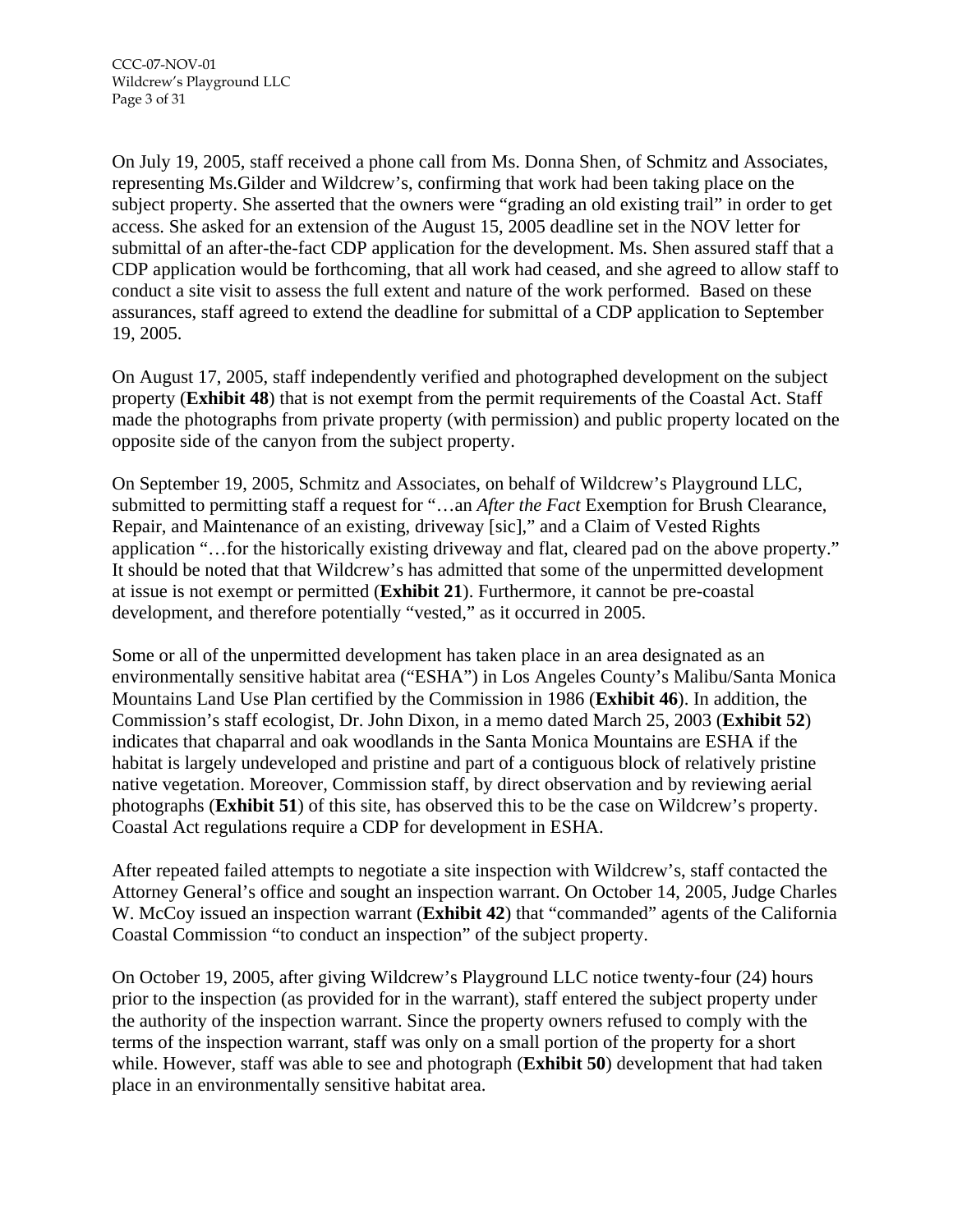On July 13, 2006, staff notified Schmitz and Associates that they were denying Wildcrew's afterthe-fact exemption request because the repair and maintenance activities described in the application occurred in ESHA, and therefore required a CDP pursuant to the Commission's regulations at California Code of Regulations, title 14, section 13252(a)(3).

Also on July 13, 2006, staff sent Schmitz and Associates a separate letter indicating that in order for staff to complete an analysis of Wildcrew's Vested Rights Claim, further information was needed. Staff had previously sent Schmitz and Associates a letter, on February 22, 2006 (**Exhibit 35**), requesting some of the same information, which had not been provided at that time. To date, the requested information has still not been received. Staff notes that if the application is ever completed, and if the Commission finds that the unpermitted development on the subject property is vested, the Executive Director would accordingly record a notice of recision pursuant to Coastal Act Section 30812(f).

On November 9, 2006, after attempting to address the violations on the property for nearly a year and a half, and because Wildcrew's had not submitted a CDP application as promised, the Executive Director issued a Notice of Intent to Record a Notice of Violation of the Coastal Act (NOI) to Wildcrew's Playground LLC to put any potential purchasers of the subject property on notice that Coastal Act violations had occurred and remained on the property and to protect any potential innocent purchasers. Pursuant to Coastal Act Section 30812(b), the NOI provided a 20 day time period for Wildcrew's to submit a written objection to the recordation of a Notice of Violation.

On November 29, 2006, Ronald Zumbrun (Zumbrun Law Firm), representing Wildcrew's, contacted staff by letter and stated his client's objection to recordation of the Notice of Violation and this matter was scheduled for hearing in February, 2007.

The only issue before the Commission is, based on substantial evidence, whether development has been performed in violation of the Coastal Act on the subject property. Despite not being able to conduct a complete site inspection, staff has been able to confirm that unpermitted development, not exempt from CDP requirements, has occurred on the subject property in violation of the Coastal Act. Staff has reached that conclusion based (in part) on the following evidence:

- 1. Photographs submitted by a neighboring property owner (**Exhibits 47 and 49**);
- 2. Photographs and direct observation made by staff from across the canyon (**Exhibit 48**);
- 3. Photographs and direct observation made onsite during a brief and incomplete site inspection (**Exhibit 50**);
- 4. Conversations with, and correspondence (**Exhibit 21**) from, Donna Shen, representing Wildcrew's, in which she admits to non-exempt, unpermitted development and to grading and vegetation removal on the subject property;
- 5. Wildcrew's request for an "After the Fact Exemption for Brush Clearance, Repair, and Maintenance of an existing, driveway," dated September 19, 2005 (**Exhibit 32**);
- 6. Los Angeles County's Malibu/Santa Monica Mountains Land Use Plan ESHA map (**Exhibit 46**); and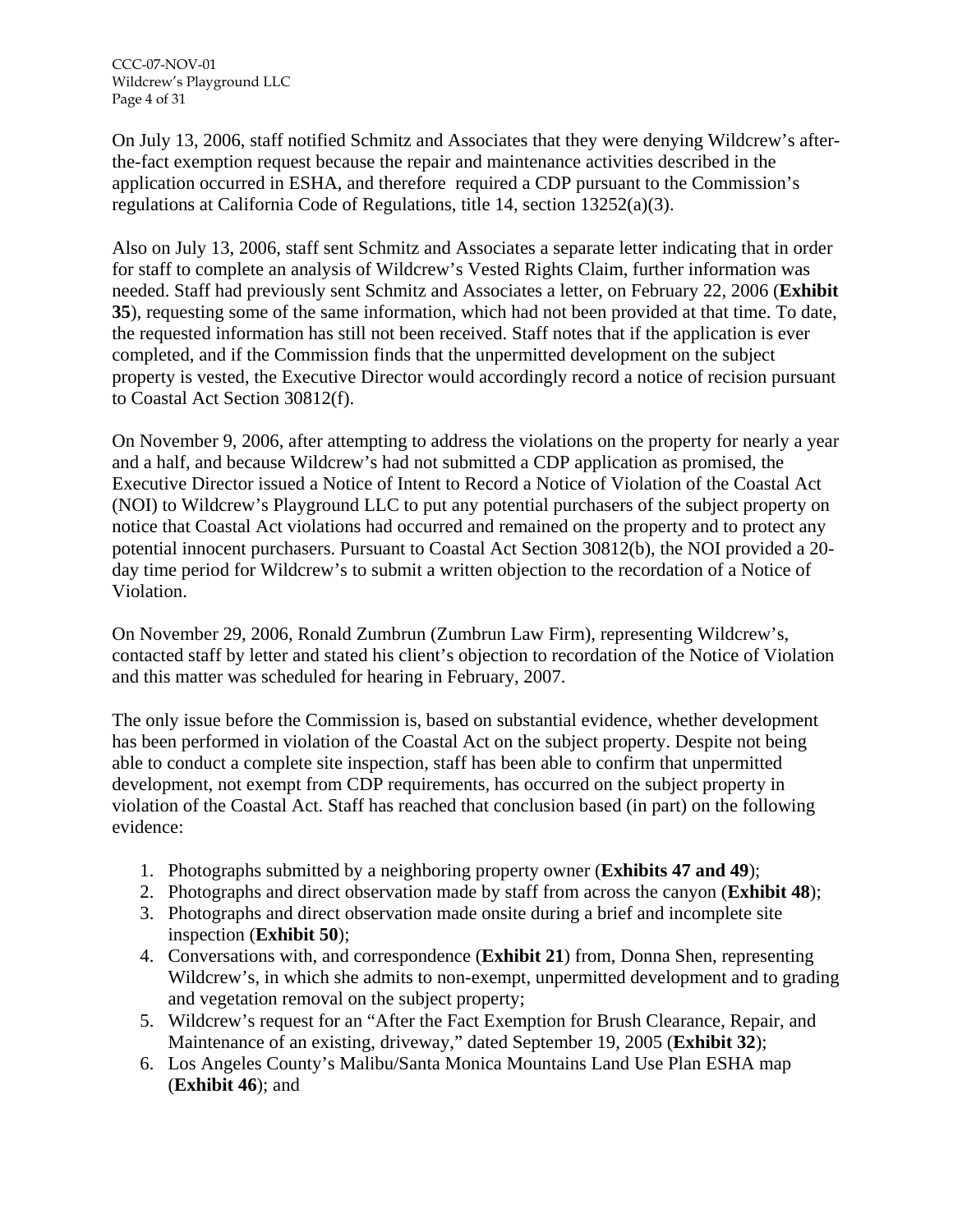7. Dr. Dixon's *Designation of ESHA in the Santa Monica Mountains* memorandum dated March 25, 2003 (**Exhibit 52**).

**Therefore, staff recommends that the Commission find that Coastal Act violations have occurred on the subject property. Until the violations are fully resolved, a Notice of Violation is necessary in this matter to inform potential purchasers that the violations exist.** 

### **II. HEARING PROCEDURES**

#### **Notice of Violation**

The procedures for a hearing on the Executive Director's proposed recordation of a notice of violation are set forth in Coastal Act **Section 30812 (c) and (d)** as follows:

*(c) If the owner submits a timely objection to the proposed filing of the notice of violation, a public hearing shall be held at the next regularly scheduled commission meeting for which adequate public notice can be provided, at which the owner may present evidence to the commission why the notice of violation should not be recorded. The hearing may be postponed for cause for not more than 90 days after the date of the receipt of the objection to recordation of the notice of violation.* 

*(d) If, after the commission has completed its hearing and the owner has been given the opportunity to present evidence, the commission finds that, based on substantial evidence, a violation has occurred, the executive director shall record the notice of violation in the office of each county recorder where all or part of the real property is located. If the commission finds that no violation has occurred, the executive director shall mail a clearance letter to the owner of the real property.* 

The Commission shall determine, by a majority vote of those present and voting, whether a violation has occurred. If the Commission determines that a violation has occurred, the Executive Director will record a Notice of Violation in the Los Angeles County Recorder's Office.

#### **III. STAFF RECOMMENDATION**

#### **1.A. Motion re: Notice of Violation:**

*I move that the Commission find that a violation of the Coastal Act has occurred, as described in the staff recommendation for CCC-07-NOV-01.* 

**1.B. Recommendation of Approval:**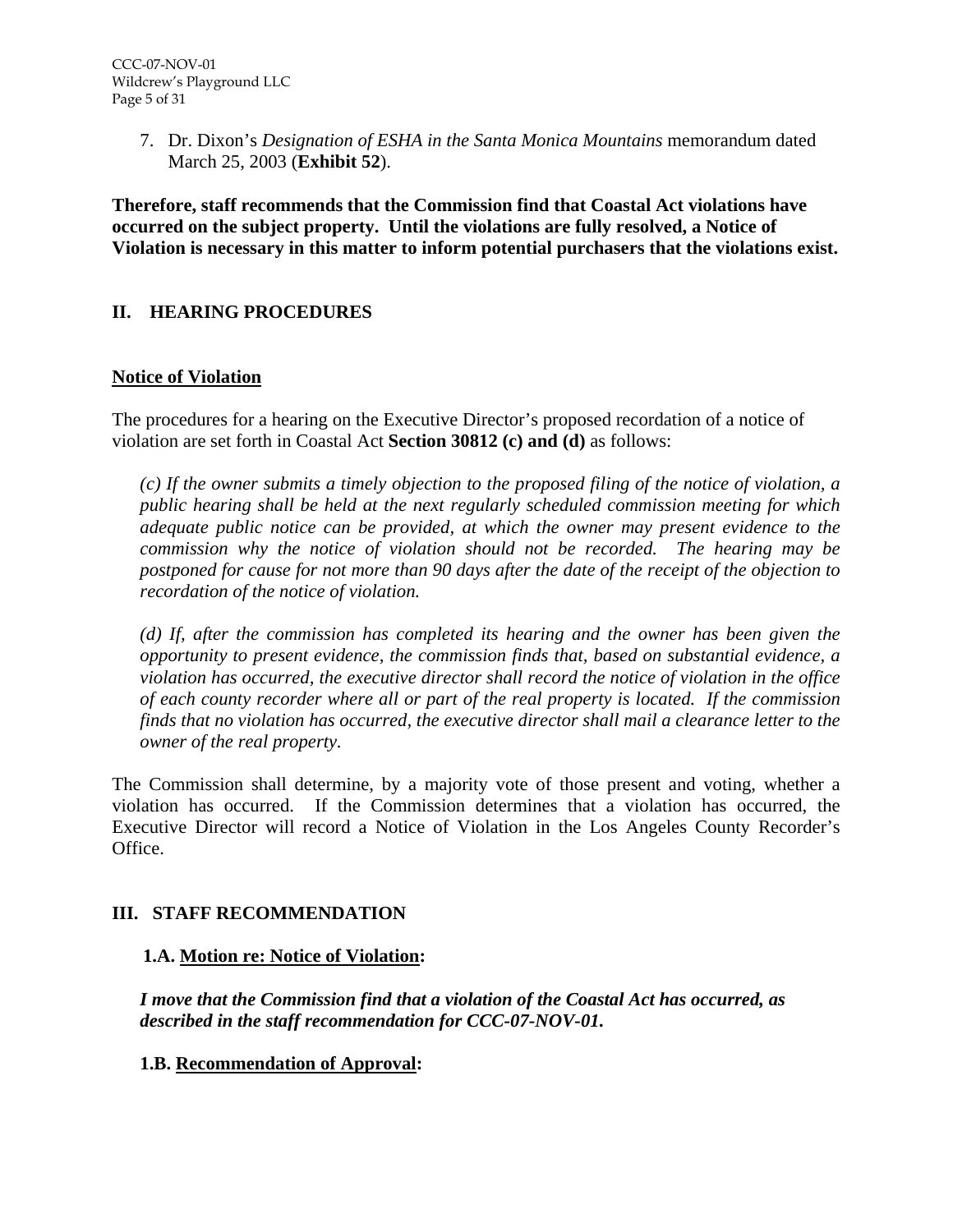Staff recommends a **YES** vote. Passage of this motion will result in the Executive Director recording Notice of Violation No. CCC-07-NOV-01. The motion passes only by an affirmative vote of the majority of Commissioners present.

# **1.C. Resolution That a Violation of the Coastal Act Has Occurred:**

The Commission hereby finds that a violation of the Coastal Act has occurred, as described below, and adopts the findings set forth below on the grounds that development has occurred without a coastal development permit in violation of the Coastal Act.

# **IV. FINDINGS FOR NOTICE OF VIOLATION CCC-07-NOV-01**

# **A. Description of Subject Property**

The subject property is a 39.67-acre undeveloped parcel extending mostly north and east of Old Topanga Canyon Road in the County of Los Angeles. Old Topanga Canyon Road bisects the extreme southwest corner of the property. The property has steep topography covered with chaparral, with oak woodlands in the canyons. Part of the parcel where development has occurred is in an area mapped specifically as ESHA in Los Angeles County's Malibu/Santa Monica Mountains Land Use Plan (**Exhibit 46**), certified by the Commission on December 11, 1986. The chaparral onsite adjoins other parcels with large contiguous areas of relatively pristine chaparral and oak woodlands including State parklands. Primary access appears to be from Old Topanga Canyon Road via a partially paved driveway of unknown length.

# **B. History of Violations**

# **1. Initial Violation Report**

On June 6, 2005, enforcement staff at the Commission's South Central Coast District office received an email report (**Exhibit 29**) from a neighboring property owner that mechanized equipment was being used to grade under oak trees and that oak trees and other vegetation were being cut and removed on a parcel located in the 600 block of Old Topanga Canyon Road.

On June 8, 2006, enforcement staff investigated the report and located the subject property. However, staff could not see much from the road. On June 21, 2005, staff received another report (**Exhibit 28**) of illegal grading taking place under oak trees, vegetation removal, and cutting of oaks on the subject property. This report indicated that the work had been going on for "3 to 4 weeks."

On June 22, 2005, a member of the public sent staff an email (**Exhibit 27**) with two photographs (**Exhibit 47**) attached which were taken from property across the canyon (opposite the subject property) that showed heavy equipment in use, excavation in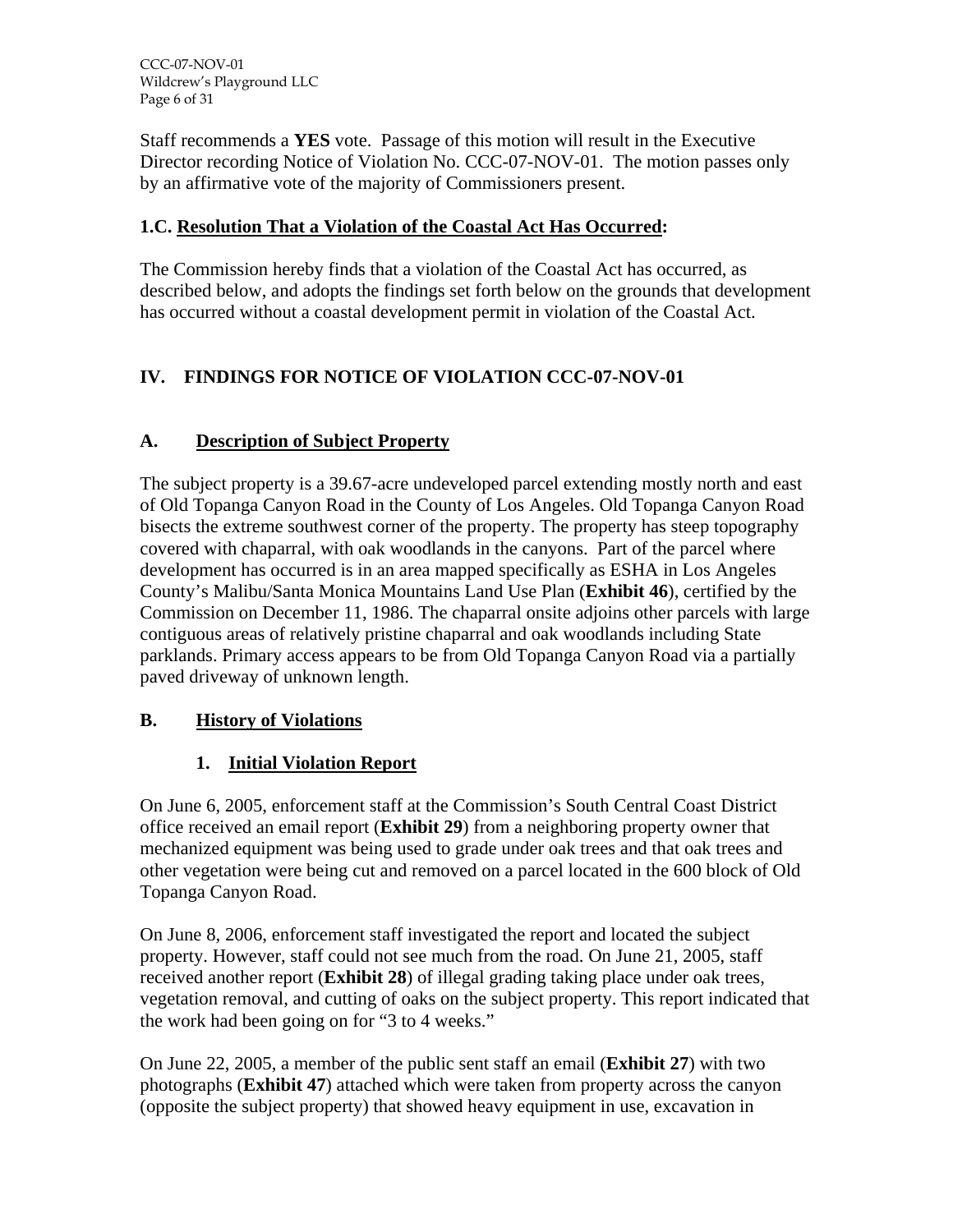progress, and vegetation that had been cut, including at least one oak tree. Enforcement staff researched Commission records and verified that no CDP had been issued for any of this work.

On July 6, 2005, staff spoke with a different neighboring property owner who confirmed that equipment had been operating, for multiple days, on the subject property.

# **2. Staff Attempts to Resolve the Violations**

On July 12, 2005, based on the photographs received and accounts from neighbors, staff sent a Notice of Violation letter (**Exhibit 26**) to Wildcrew's after determining that the reported violations had taken place on Los Angeles County APN 4438-018-005.

On July 19, 2005, staff spoke with Donna Shen, Wildcrew's agent, who confirmed that development had taken place on the subject property consisting of "grading an old existing trail," but had stopped. She also informed staff of her client's intention to seek an "after-the-fact" coastal development permit for the work and she agreed to a site visit so that staff could ascertain the full extent and nature of the development that had taken place.

On July 20, 2005, staff received a letter from Ms. Shen, dated July 19, 2005 (**Exhibit 25**), memorializing the phone conversation of the  $19<sup>th</sup>$ . In the letter she confirmed that all activity had ceased and no future activity constituting development would take place without the benefit of a CDP. She also reiterated that her clients would be submitting an after-the-fact CDP application by September 19, 2005.

On July 20, 2005, Ms. Shen called and scheduled a site visit for August 2, 2005. Ms. Shen indicated that she, Peggy Gilder, and Bruce Malinowski would be in attendance.

On July 27, 2005, staff was again contacted by Ms. Shen and told that a "filmmaker" friend or acquaintance of her clients wished to film a documentary about land development in California and, specifically, "how difficult it is to develop in the Santa Monica Mountains." Staff was informed that this "filmmaker" would be onsite, with a professional film crew, filming during the site visit scheduled for August 2, 2005. Having never encountered the unusual situation of being required, as a condition of conducting a site inspection, to appear in a documentary being filmed by a third party professional filmmaker before, staff expressed reservations about being filmed and not knowing how this film would be used or distributed.

On July 28, 2005 staff informed Ms. Shen that staff did not consent to being filmed for a documentary during the site visit. Staff made it clear that they needed access to the site to assess the extent of the unpermitted development so as to inform the process in anticipation of her clients' promised CDP application. Staff explained that the purpose of a site visit is to observe and record site conditions, not to engage in some sort of performance and that site visits are a standard component of the CDP application process, designed to assist in the permitting process her clients indicated they wanted to pursue.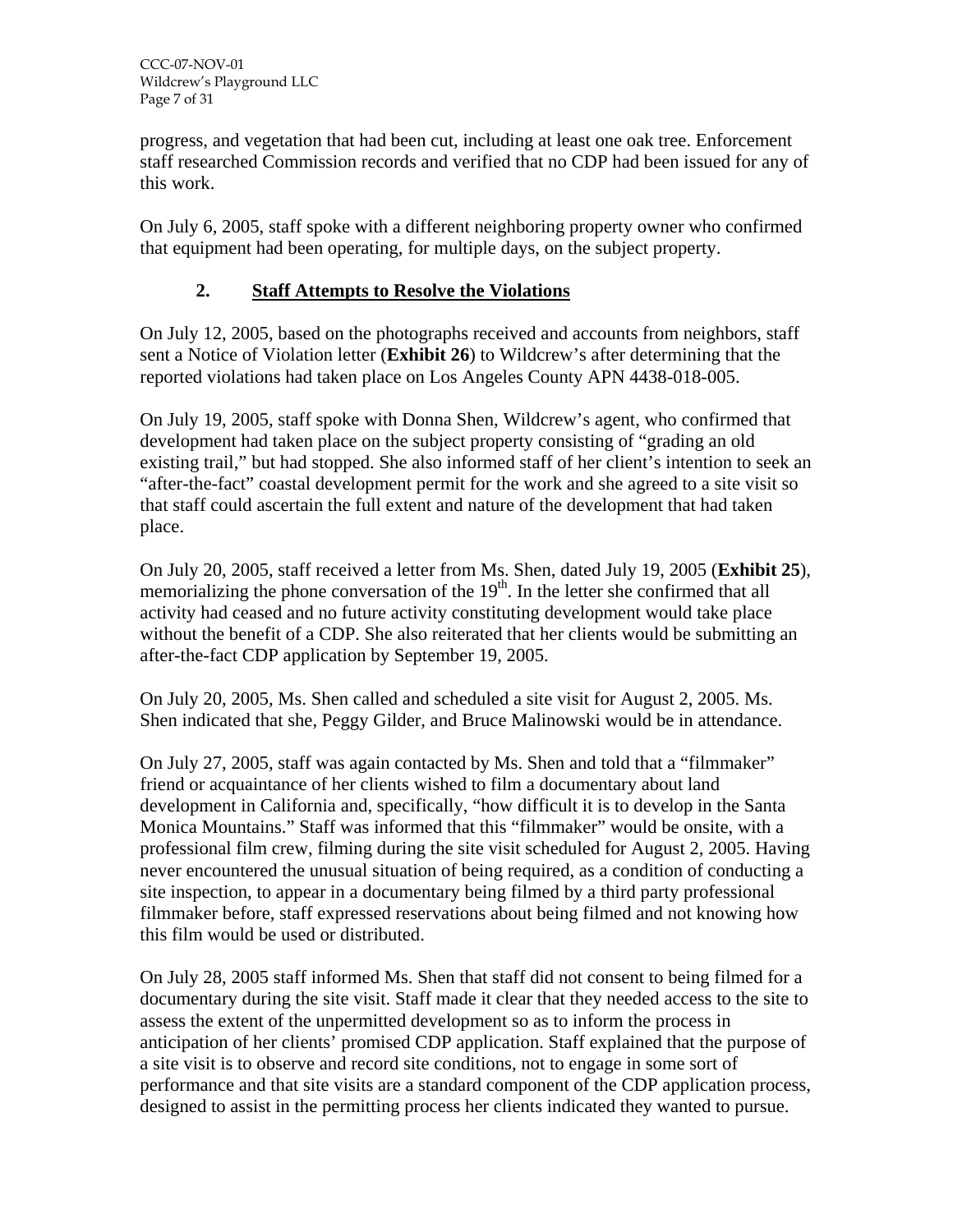Ms. Shen replied that her clients were aware of staff's concerns, but insisted that they had a legal right to film if they so chose. Staff conceded that they may have a legal right to document site conditions before or after a site visit, but that they did not want to be filmed for a documentary during the site inspection since it would not further the goal of resolving the violation and it would both distract from and impede staff's work. Staff again expressed reservations about how such a film might be used and the possibility of any part of the site visit being taken out of context, edited or otherwise being misconstrued. Staff suggested that a modest solution would be for staff to also film the site visit so that they would have their own record to avoid there being any confusion or miscommunication later. This option was offered in the interest of quickly settling the matter in a way that might be acceptable to Ms. Shen's clients, even though staff did not agree with her client's position, and even though it had the potential to cause inconvenience and additional expense. In addition, since all site visits include photographic records, this option would be generally in keeping with the usual site inspection procedures. Ms. Shen replied that she would discuss that possibility with her clients and get back to staff. She also gave staff the name and phone number of the filmmaker (Richard Oshen) and suggested that they call him. She informed staff that Mr. Oshen was "independent" and not retained or employed by her client.

On August 1, 2005, staff called Ms. Shen and was informed by her that she had discussed staff's reluctance to be filmed and staff's compromise proposal that they also concurrently film the site visit with her clients. She said it was not acceptable to her clients for the Commission staff to film the site visit, even if staff agreed to have her clients' film crew present at the same time. She said that while a final decision about filming the site visit was still pending, as far as she knew, the film crew was still planning on being there. Staff reiterated their wish not to be filmed in the absence of their ability to also record events and that they would not agree to be filmed under those conditions. Ms. Shen said that she would let staff know about her client's decision regarding filming.

On August 2, 2005, staff again spoke with Ms. Shen and was told that Richard Oshen and his crew would definitely be on site and that her clients had made a decision to film the site visit (scheduled for that morning) and, in addition, had refused to allow staff to also film the inspection. Consistent with previous conversations, staff declined to be unilaterally filmed, without being given permission to similarly record events, and informed Ms. Shen that, given the circumstances, they would not be at the site as scheduled. Staff also informed Ms. Shen that they would explore other options for getting on site, including the possibility of an inspection warrant. Staff again offered that it might be feasible for Ms. Shen's clients to film as long as staff was also able to record events. Ms. Shen reiterated her clients' refusal to allow staff to videotape the site visit. However, Ms. Shen said that she would again discuss the matter with her clients. Staff informed Ms. Shen that they would need to hear from her by 9:30 am if they were to make an 11:00 am site visit. She said that she might call back, but staff did not hear from her until they received a letter (**Exhibit 24**) faxed later that afternoon in which she attempted to memorialize recent telephone conversations with Commission staff and reiterated her client's position that "…any and all inspections will be filmed by film crews authorized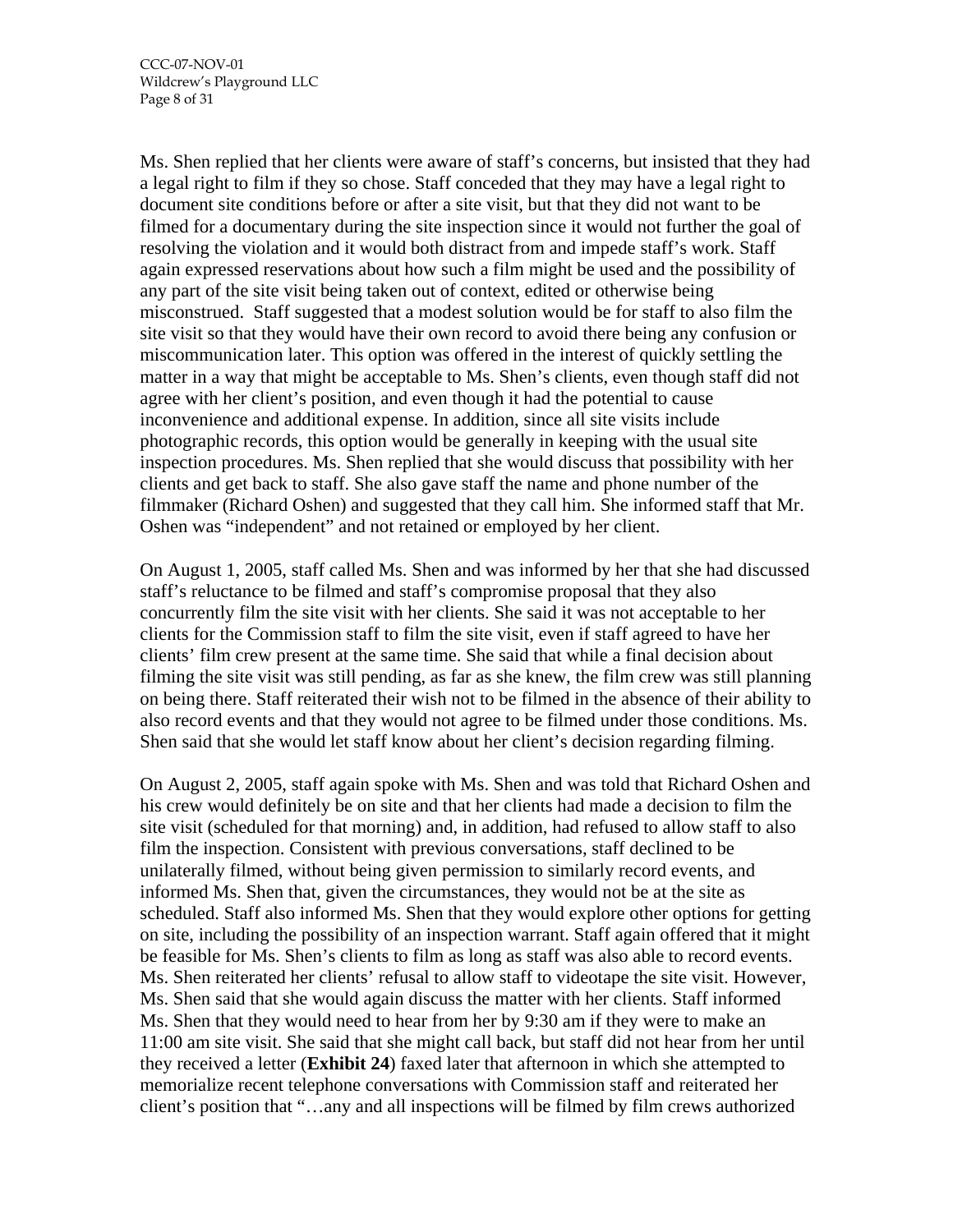by them." She also stated that: "We continue to work to prepare the above-referenced CDP application and intend to submit this in the near future." Yet, as of the date of this staff report, one year and six months later, staff has still not received the promised CDP application.

On August 4, 2005, wishing to clarify representations in Ms. Shen's August 2, 2005 letter, staff sent Ms. Shen a letter (**Exhibit 23**) clarifying staff's memory of phone conversations. In that letter, staff also reiterated their position that "It is not appropriate for the owners of property to demand that Coastal Commission staff agree to appear in a documentary film in order to carry out their job of inspecting a site where violations of the Coastal Act are alleged to exist." Staff also updated their position about mutual filming of the proposed site visit, retracting their previous offer to allow themselves to be filmed if they could also film. In this letter, staff stated: "We will not authorize your clients to film or photograph the Commission staff during a site visit for a documentary." Staff stated their hope that Ms. Shen's clients would reconsider and allow a site visit, but if not, they would be forced to pursue other means of assessing the conditions onsite including the possibility of an inspection warrant or other law enforcement or administrative remedies.

On August 10, 2005, staff received a letter from Ms. Shen (**Exhibit 22**), dated August 8, 2005, in which she claims to have misunderstood her clients and to have misspoken when she stated "…that they were not amenable to the CCC assembling and bringing their own film crew to concurrently film any CCC site inspections." She goes on to say that her clients "…never prohibited this option." In this letter she also reiterates her client's intention to submit a CDP application by explaining: "Not only have they retained Schmitz and Associates to assist them in preparing and processing the CDP application, but they have already proactively retained arborist/landscape architect Bruce Malinowski to prepare the requisite oak tree plan and report for submittal to Los Angeles County and to prepare and erosion control plan which they are ready to implement once approved by the appropriate agencies."

On August 17, 2005, staff independently verified and photographed development on the subject site that would not be exempt from the permit requirements of the Coastal Act and for which no CDP was obtained nor applied for. Staff made the photographs (**Exhibit 48**) from private property (with permission) and public property located on the opposite side of the canyon from the subject property. Staff also received a compact disk with additional dated photographs (**Exhibit 49**) made by a neighboring property owner as evidence of development taking place on the subject property. Staff's photographs show that work, including grading and vegetation removal, had taken place. The neighbor's photographs clearly show grading, excavation, and vegetation removal in progress.

On September 19, 2005, Schmitz and Associates, on behalf of Wildcrew's Playground LLC, submitted, to permitting staff, a request for "…an *After the Fact* Exemption for Brush Clearance, Repair, and Maintenance of an existing, driveway [sic]" (**Exhibit 32**). This application demonstrates that Wildcrew's cleared vegetation and graded land to create a road in June of 2005.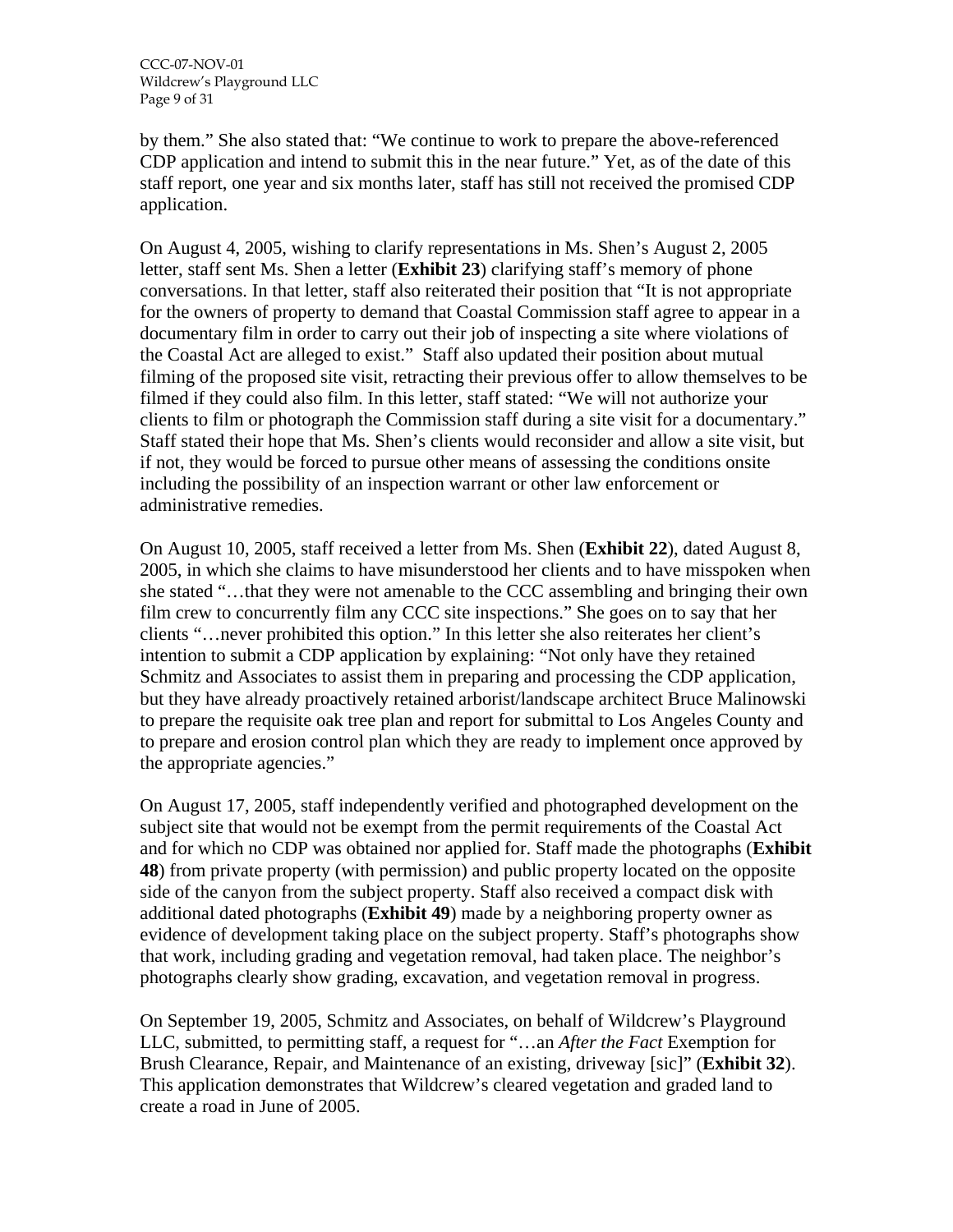On September 19, 2005 Schmitz and Associates also submitted an application for a Claim of Vested Rights "…for the historically existing driveway and flat, cleared pad on the above property" (**Exhibit 37).** While there is some evidence that a historical driveway or road may have existed at one time, staff's review of more recent aerial photographs indicates that vegetation had re-grown and covered the roadbed in some of the areas that were cleared by Wildcrew's. In any event, work has taken place outside the footprint of the above-referenced "driveway and pad" and this work cannot be vested as it occurred in 2005.

Additionally, all or part of the work has taken place in a densely vegetated area designated as ESHA in L.A. County's Malibu/Santa Monica Mountains Land Use Plan, certified by the Commission on December 11, 1986. Also, the Commission's staff ecologist, Dr. John Dixon, in a memo dated March 25, 2003 (**Exhibit 52**) indicates that chaparral and oak woodlands in the Santa Monica Mountains are ESHA if the habitat is largely undeveloped and pristine and part of a contiguous block of relatively pristine native vegetation. Commission staff, by direct observation and by reviewing aerial photographs (**Exhibit 51**), has observed this to be the case on Wildcrew's property.

On September 19, 2005, Schmitz and Associates also hand delivered and faxed a letter (**Exhibit 21**) to enforcement staff, from Donna Shen, that stated (in relevant part): "For the minor amount of repair and maintenance work that does not qualify as exempt activity, please be advised that we will be submitting shortly a CDP application for the same."

On October 14, 2005, Judge Charles W. McCoy issued an inspection warrant (**Exhibit 42**) that "commanded" agents of the California Coastal Commission "to conduct an inspection" of the subject property. The warrant went on to state: "The inspection of the above-described property for Coastal Act violations cannot be conditioned or otherwise contingent upon the filming, videotaping, or otherwise recording of agents authorized hereby before, during or after the inspection, unless the agents give their written consent."

On October 19, 2005, after giving Wildcrew's Playground LLC notice twenty-four (24) hours prior to the inspection, staff entered the subject property under the authority of Judge McCoy's inspection warrant, accompanied by three Los Angeles County Sheriff's Deputies and a Deputy Attorney General. Staff was confronted by Daniel Norris, Donna Shen, filmmaker Richard Oshen, and soundman Richard Locke. Mr. Oshen and Mr. Locke were filming and audio-taping the site visit in violation of the Judge's order. After repeated requests that the camera be turned off were refused, staff retreated from the property (**Exhibit 44**). Staff was only on the property for a short while and could only see a very small portion of the property, but was able to see and photograph unpermitted development that had taken place in an environmentally sensitive habitat area.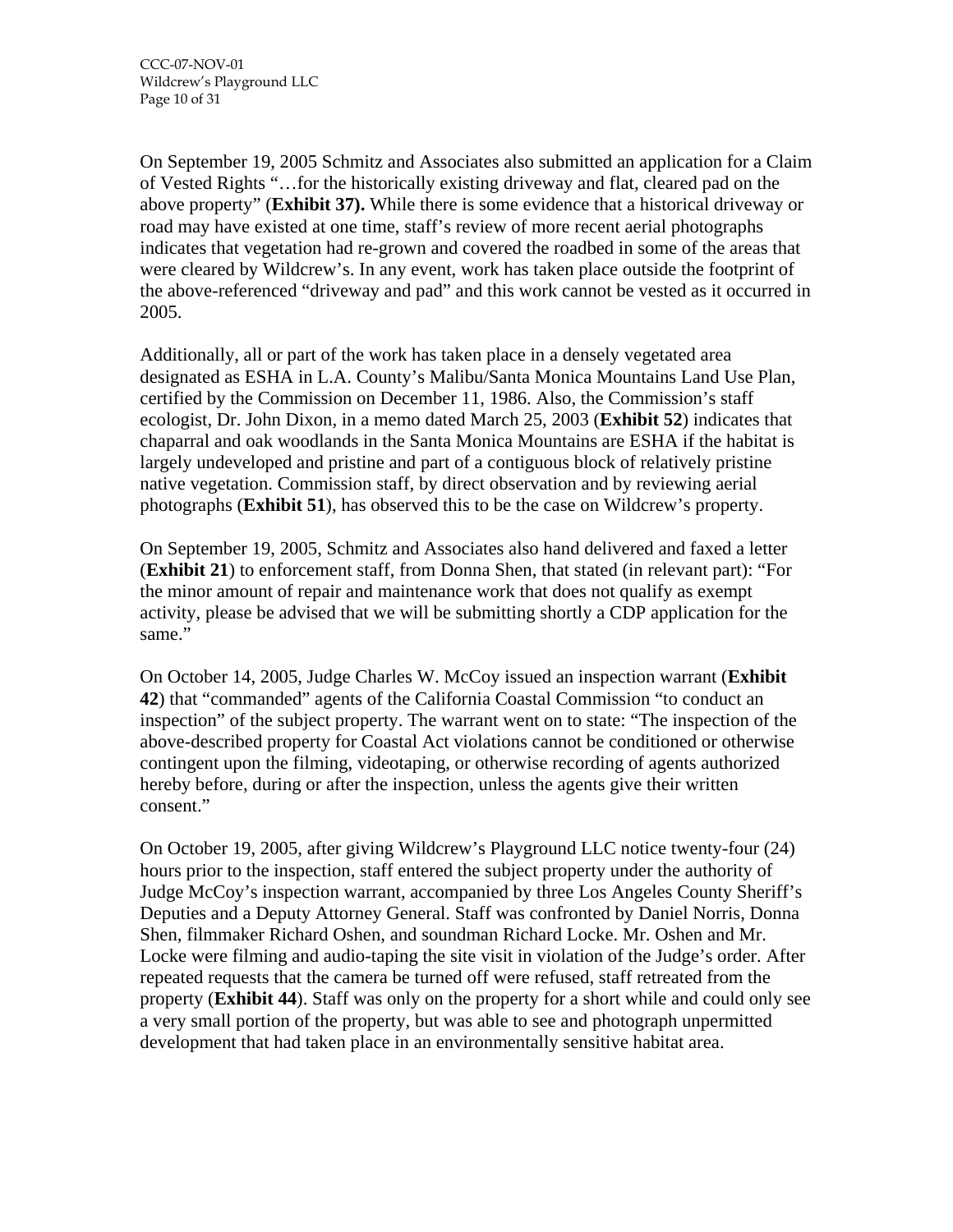CCC-07-NOV-01 Wildcrew's Playground LLC Page 11 of 31

On December 2, 2005, staff received a letter (**Exhibit 15**) from Kevin D. Koons of the Zumbrun Law Firm indicating that Daniel Norris and Wildcrew's had retained the services of the Zumbrun Law Firm to represent them in this matter.

On July 13, 2006, permitting staff notified Schmitz and Associates that they were denying Wildcrew's after-the-fact exemption request (**Exhibit 30**) because the repair and maintenance activities described in the application occurred in ESHA and therefore require a CDP pursuant to California Code of Regulations title 14, section 13252(a)(3)..

On July 13, 2006, permitting staff also sent Schmitz and Associates a letter (**Exhibit 33**) indicating that in order for Commission staff to complete an analysis of Wilcrew's Vested Rights Claim, further information was still needed. Staff had previously requested some of the same information in a letter dated February 22, 2006 (**Exhibit 35**), but the requested information had not been forthcoming. To date, staff has still not received the requested information and has therefore still been unable to file and process the application.

On November 9, 2006, after attempting to address the violations on the property for nearly a year and a half, and because Wildcrew's had not submitted a CDP application as promised, the Executive Director issued a Notice of Intent to Record a Notice of Violation of the Coastal Act ("NOI") (**Exhibit 7**) to Wildcrew's Playground LLC to put any potential purchasers of the property on notice that Coastal Act violations had occurred and remained on the property and to protect potential innocent purchasers of the property. Pursuant to Coastal Act Section 30812, the NOI provided a 20-day time period for Wildcrew's to submit a written objection to the recordation of the Notice of Violation.

On November 29, 2006, Ronald Zumbrun, representing Wildcrew's Playground LLC contacted staff by letter (**Exhibit 4**) and stated his client's objection to recordation of the Notice of Violation and this matter was scheduled for hearing in February, 2007

# **3. Notice of Intent to Record a Notice of Violation of the Coastal Act**

Nearly a year and a half had passed without resolution of the unpermitted development, and Wildcrew's Playground LLC had also not submitted a CDP application, as promised. Repeated attempts were made to resolve this matter administratively. Unfortunately, these efforts were unsuccessful. Therefore, in order to notify any potential purchasers of the subject property that violations of the Coastal Act have occurred and remain on the property, consistent with Section 30812 of the Coastal Act, on November 9, 2006, the Executive Director issued a Notice of Intent to Record a Notice of Violation of the Coastal Act to Wildcrew's Playground LLC (**Exhibit 7**).

# **4. Objection to Recordation of Notice of Violation**

The NOI stated: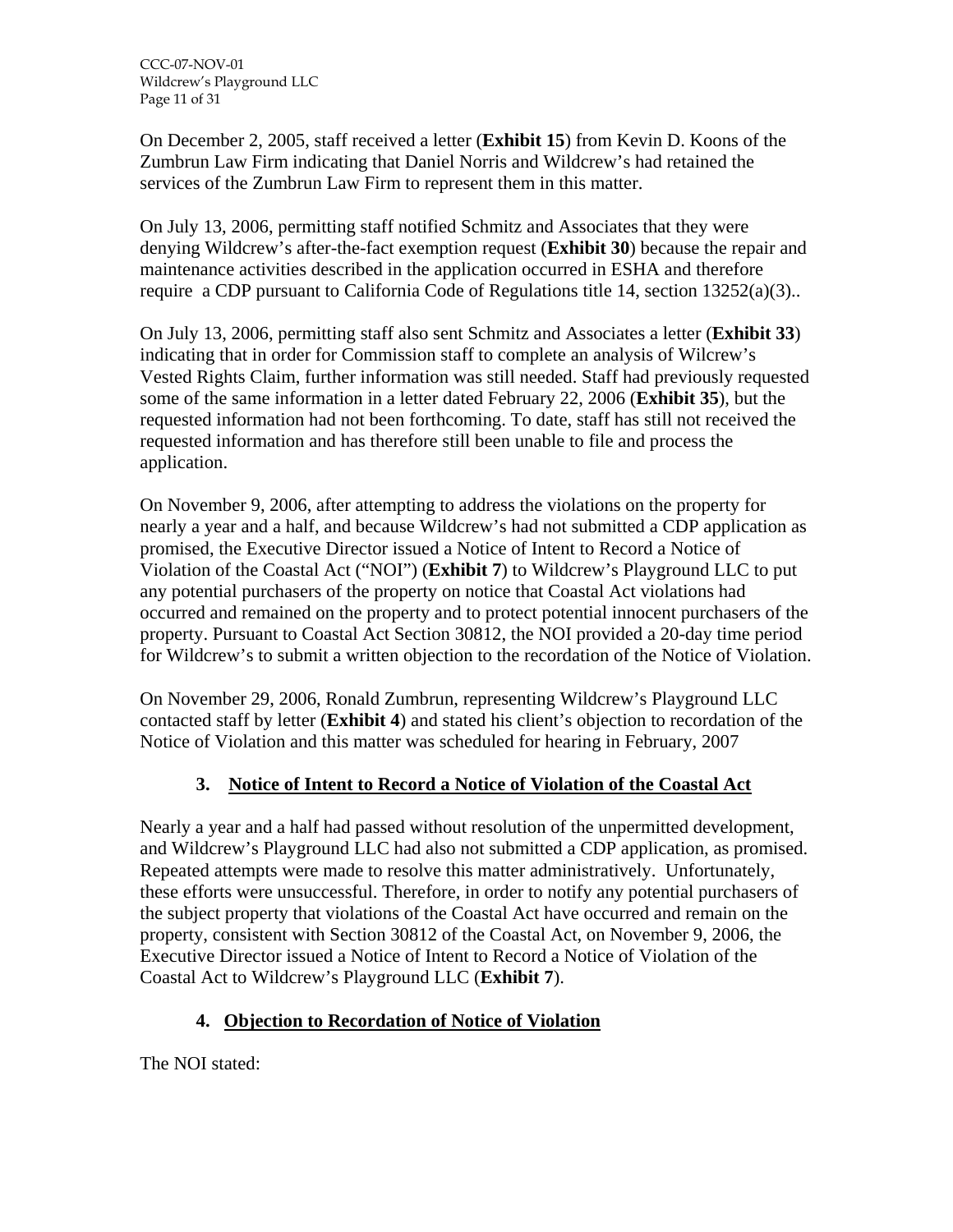*If you object to the recordation of the Notice of Violation in this matter and wish to present evidence on the issue of whether a violation has occurred, you must respond in writing… no later than November 29, 2006.* 

On November 29, 2006, staff received a letter from Mr. Zumbrun objecting to the recordation of a Notice of Violation, on behalf of Wildcrew's Playground LLC (**Exhibit 4**). Staff scheduled a Notice of Violation hearing, in accordance with Coastal Act Section 30812(c), for the February 2007 Commission meeting. In a letter dated December 5, 2006 (**Exhibit 2**) to Wildcrew's, staff notified Wildcrew's that the hearing would be scheduled for the February 2007 Commission hearing in San Diego.

# **C. Description of Unpermitted Development**

Unpermitted development has occurred in an environmentally sensitive habitat area of chaparral and oak woodlands on the subject property and includes, but is not limited to, grading, excavation and dumping of soil materials, removal of major vegetation, and placement of rock walls and culverts. Review of aerial photographs from 2001 show that the unpermitted development was not present at that time and that instead, much of the area that has now been cleared was covered with dense vegetation.

All or part of the work has taken place in an area designated as ESHA in L.A. County's Malibu/Santa Monica Mountains Land Use Plan, certified by the Commission on December 11, 1986. Also, the Commission's staff ecologist, Dr. John Dixon, in a memo dated March 25, 2003 (**Exhibit 52**) indicates that chaparral and oak woodlands in the Santa Monica Mountains are ESHA if the habitat is largely undeveloped and pristine and part of a contiguous block of relatively pristine native vegetation. Commission staff, by direct observation and by reviewing aerial photographs (**Exhibit 51**), has observed this to be the case on Wildcrew's property.

#### **D. Basis for Recordation of the Notice of Violation**

The statutory authority for recordation of a Notice of Violation is provided in Coastal Act Section 30812.

As discussed below, the Executive Director is authorized to record CCC-07-NOV-01 pursuant to Section 30812 because the work conducted on the subject property constitutes development as defined in Coastal Act Section 30106, and therefore requires a CDP under Coastal Act Section 30600. No CDP has been issued for the development. In addition, Commission staff has exhausted all administrative remedies for resolution of the violation and Wildcrew's has been made aware of the potential for the recordation of a Notice of Violation in this matter. The Executive Director made a determination, based on substantial evidence, that there was a violation of the CA and sent a NOI (**Exhibit 7**) compliant with all applicable sub-sections of Section 30812 of the Coastal Act including, but not limited to, Sections  $30812(a)$ , (b), and (e).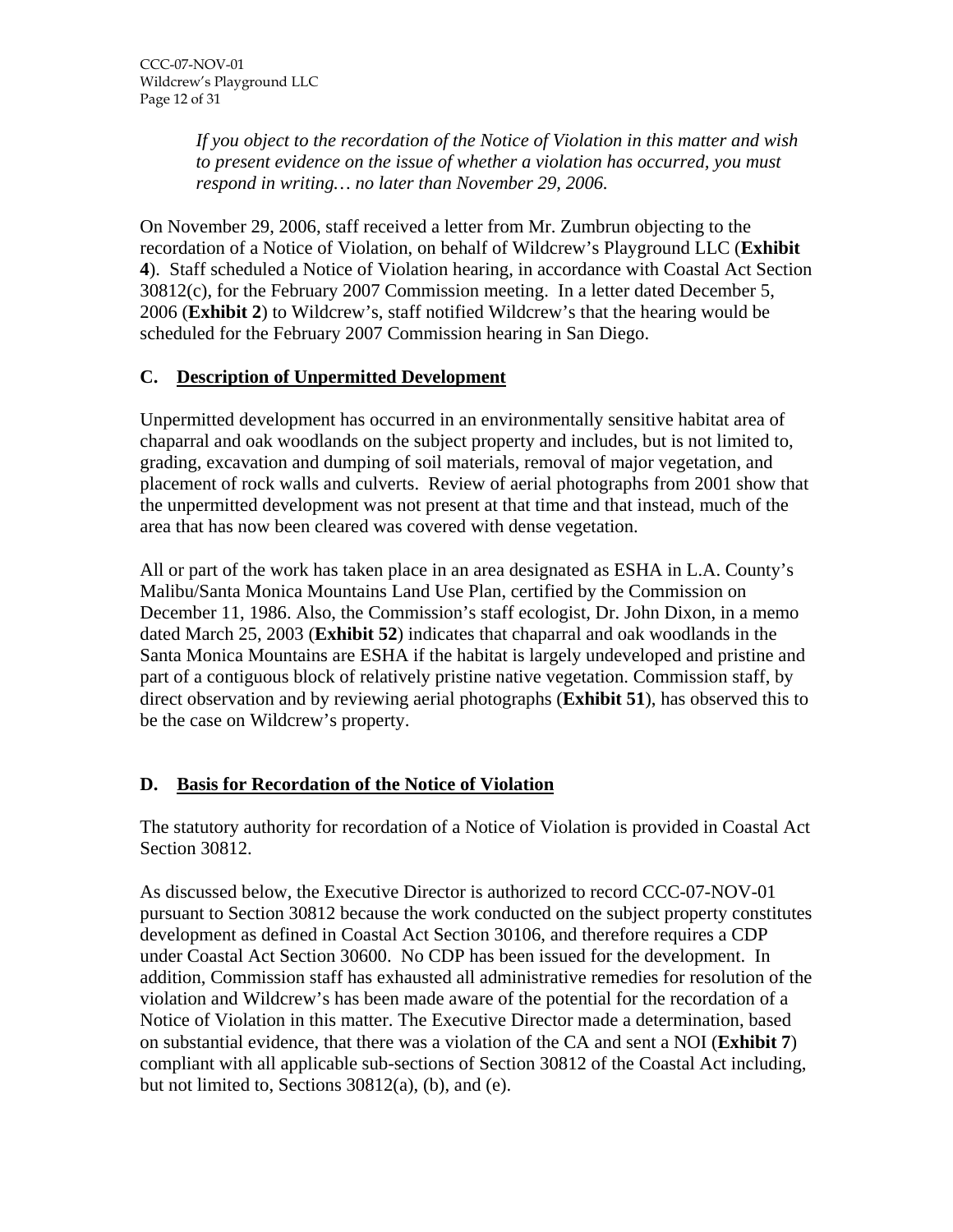Section 30812(b) allows the property owner to object to recording the Notice of Violation. If the property owner submits a timely written objection, Section 30812(c) requires the Commission to give the property owner an opportunity to present evidence at a public hearing as to why the Notice of Violation should not be recorded. Section 30812(d) gives the Commission authority to determine, based on substantial evidence, whether a Coastal Act violation has occurred. If the Commission finds that a violation has occurred, the Executive Director shall record the Notice of Violation. If the Commission finds that no violation has occurred, the Executive Director shall mail a clearance letter to the owner of the property. Commission staff provided a 20-day time period for Wildcrew's to object to the recordation of a Notice of Violation in this matter. Wildcrew's submitted a timely, written objection and, therefore, a hearing pursuant to Section 30812(c) was scheduled.

# **1. A Violation of the Coastal Act Has Occurred**

Development is defined in Coastal Act Section 30106 as:

*"Development" means, on land, in or under water, the placement or erection of any solid material or structure; discharge or disposal of any dredged material or of any gaseous, liquid, solid, or thermal waste; grading, removing, dredging, mining, or extraction of any materials; change in the density or intensity of use of land, including, but not limited to, subdivision pursuant to the Subdivision Map Act and any other division of land, including lot splits, except where the land division is brought about in connection with the purchase of such land by a public agency for public recreational use; change in the intensity of use of water, or of access thereto; construction, reconstruction, demolition, or alteration of the size of any structure, including any facility of any private, public, or municipal utility; and the removal or harvesting of major vegetation other than for agricultural purposes, kelp harvesting, and timber operations which are in accordance with a timber harvesting plan submitted pursuant to the provisions of the Z'berg-Nejedly Forest Practice Act of 1973.* (emphasis added)

The grading, excavation and dumping of soil materials, removal of major vegetation, and placement of rock walls and culverts, in environmentally sensitive areas on the subject property clearly constitute development under Section 30160. There is substantial evidence that such development took place. Such evidence includes:

- 1. Photographs submitted by a neighboring property owner (**Exhibits 47 and 49**);
- 2. Photographs and direct observation made by staff from across the canyon (**Exhibit 48**);
- 3. Photographs and direct observation made onsite during a brief and incomplete site inspection (**Exhibit 50**);
- 4. Conversations with, and correspondence (**Exhibit 21**) from, Donna Shen, representing Wildcrew's, in which she admits to non-exempt, unpermitted development and to grading and vegetation removal on the subject property;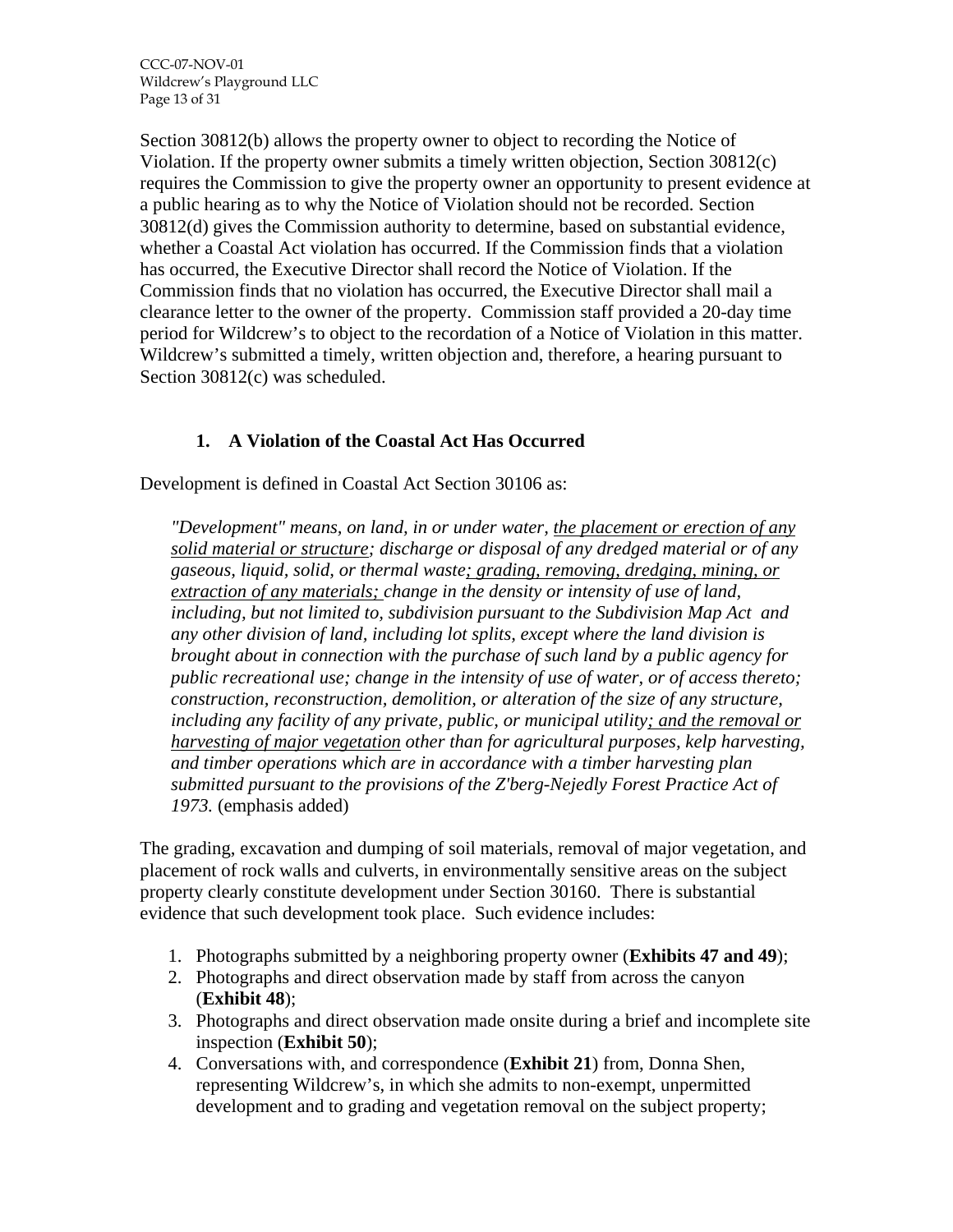5. Wildcrew's request for an "After the Fact Exemption for Brush Clearance, Repair, and Maintenance of an existing, driveway," dated September 19, 2005 (**Exhibit 37**)

Coastal Act Section 30600(a) states:

*(a) Except as provided in subdivision (e), and in addition to obtaining any other permit required by law from any local government or from any state, regional, or local agency, any person, as defined in Section 21066, wishing to perform or undertake any development in the coastal zone… shall obtain a coastal development permit.* 

Wildcrew's initially claimed that they had bought the property in April or May of 2005 and that they were "grading an old existing trail to get access to check things out" (Phone conversation with Donna Shen on July 19, 2005). However, in their Exemption Request (**Exhibit 32**), they subsequently claimed that they had cleared brush from an existing "paved driveway" and that the work was exempt from the permit requirements of the Coastal Act. However, it appears that the area was cleared to create a road and had been covered with dense vegetation prior to being cleared by Wildcrew's. Therefore, the unpermitted development appears to be new development, i.e., a new road, not repair and maintenance of an existing road. Furthermore, even if the unpermitted development did constitute repair and maintenance of a road, such development is not exempt from permit requirements because of its location in ESHA. Section 30610(d) of the Coastal Act states:

*(d) Repair or maintenance activities that do not result in an addition to, or enlargement or expansion of, the object of those repair or maintenance activities; provided, however, that if the commission determines that certain extraordinary methods of repair and maintenance involve a risk of substantial adverse environmental impact, it shall, by regulation, require that a permit be obtained pursuant to this chapter.*

The Commission's regulations at California Code of Regulations, Title 14, Section 13252(a) state:

*(a) For purposes of Public Resources Code Section 30610(d), the following extraordinary methods of repair and maintenance shall require a coastal development permit because they involve a risk of substantial adverse environmental impact:* 

The Regulations go on to list the extraordinary methods of repair and maintenance and Coastal Commission Regulations Section 13252(a) (3) states:

*(3) Any repair or maintenance to facilities or structures or work located in an environmentally sensitive habitat area, any sand area, within 50 feet of the edge of a coastal bluff or environmentally sensitive habitat area, or*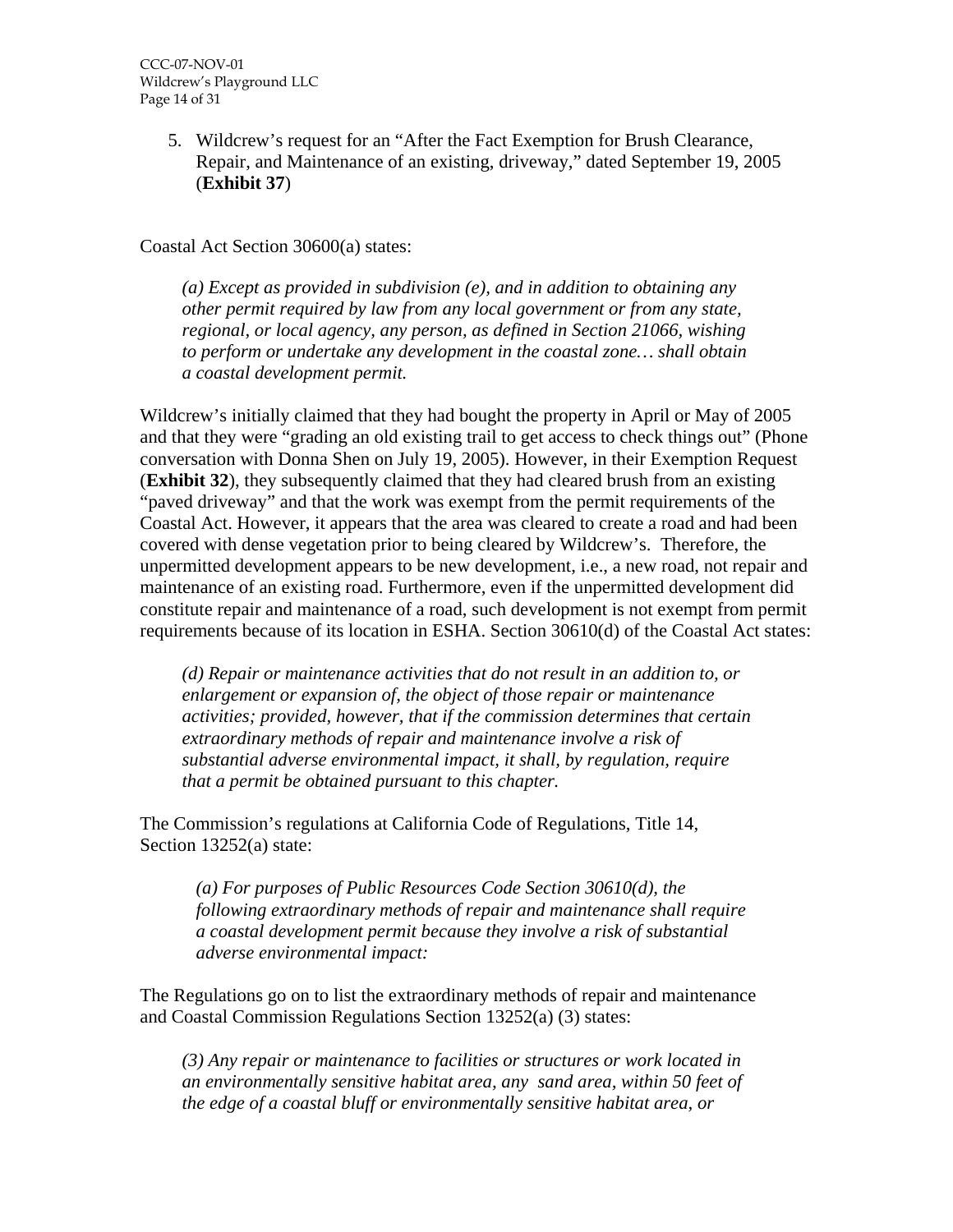*within 20 feet of coastal waters or streams that include: (A) The placement or removal, whether temporary or permanent, of rip-rap, rocks, sand or other beach materials or any other forms of solid materials; (B) The presence, whether temporary or permanent, of mechanized equipment or construction materials.*

Some or all of the unpermitted development has taken place in, or within 50 feet of, an area designated as an environmentally sensitive habitat area ("ESHA") in Los Angeles County's Malibu/Santa Monica Mountains Land Use Plan, certified by the Commission on December 11, 1986 (**Exhibit 46**). In addition, the Commission's staff ecologist, Dr. John Dixon, in a memo dated March 25, 2003 (**Exhibit 52**), indicates that chaparral and oak woodlands in the Santa Monica Mountains are ESHA if the habitat is largely undeveloped and pristine and part of a contiguous block of relatively pristine native vegetation. Commission staff, by direct observation and by reviewing aerial photographs (**Exhibit 51**), has observed this to be the case on Wildcrew's property. The unpermitted development involved the presence of mechanized equipment and the removal solid materials. Therefore, even if the unpermitted development that resulted in creation of a road constitutes repair and maintenance, it requires a CDP pursuant to Coastal Commission Regulations Section 13252(a) (3).

Wildcrew's asserts that it is entitled to a vested right to undertake the development that occurred on its property. Section 30608 of the Coastal Act provides that no person who has obtained a vested right in a development prior to the effective date of the Coastal Act is required to obtain a coastal development permit for the development. The Commission's regulations establish a process for determining whether a person has acquired a vested right to a development (See California Code of Regulations, Title 14, sections 13200-13208). Although Wildcrew's has submitted an application for a vested rights determination, it has failed to provide the information requested by staff to file the application. The majority of the information requested, that has not been provided, concerns the extent of the development on the site. The Commission finds that unless and until Wildcrew's completes the vested rights process, Wildcrew's cannot use a claim of vested right to avoid enforcement of the unpermitted development on its property. Moreover, as noted above, at least part of the unpermitted development was performed after passage of the Coastal Act, and therefore cannot qualify for a vested right determination.

The development at the subject property required a CDP under Section 30600(a). Wildcrew's did not apply for or obtain a CDP from the Commission. Additionally, no exemption to the permit requirement applies to the development. Therefore, the Commission finds that there is substantial evidence that the cited development on the subject property constitutes unpermitted development, which violates Coastal Act Section 30600. Accordingly, Section 30812(a) authorizes the Executive Director record the proposed Notice of Violation to address this Coastal Act violation.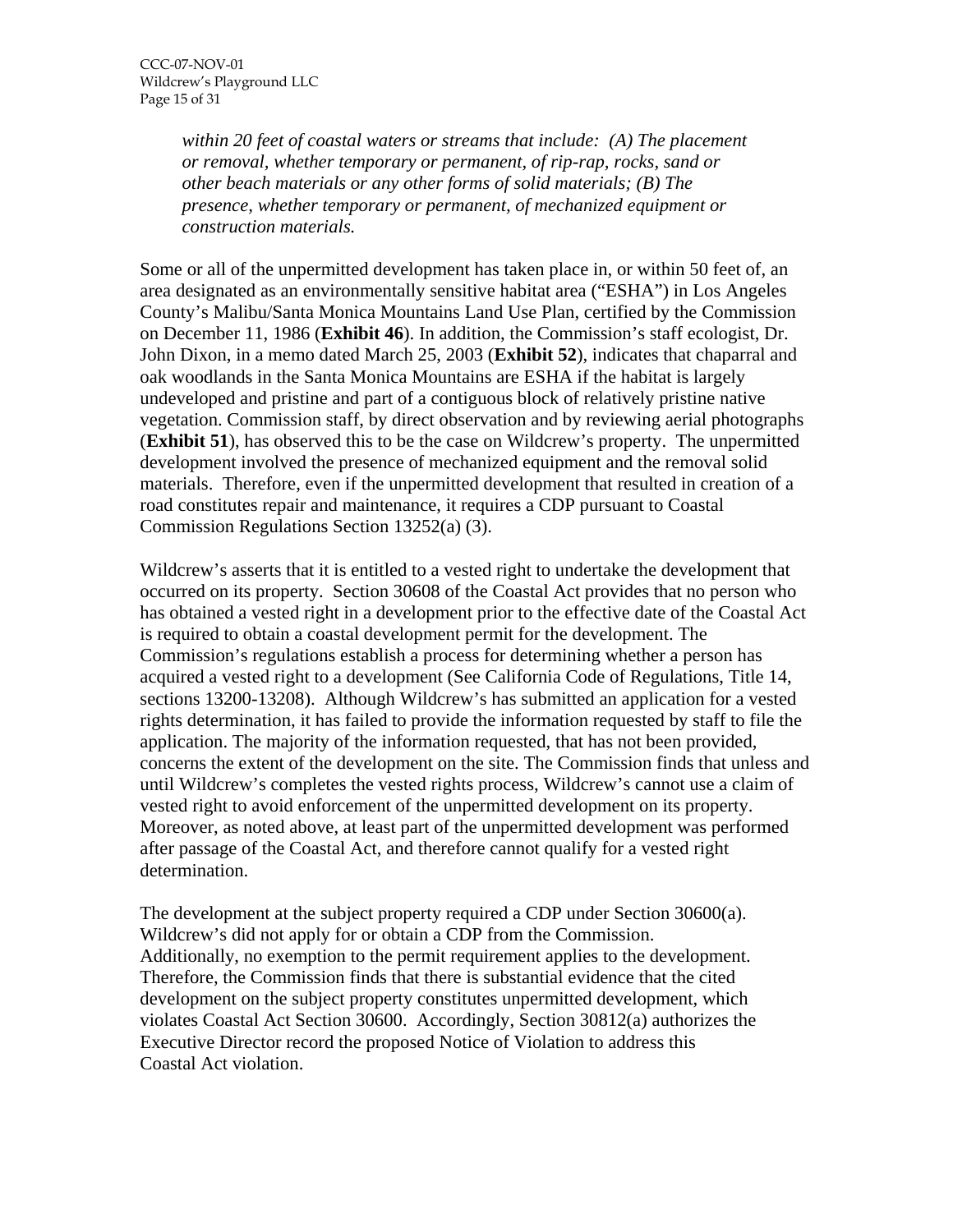#### **2. All Existing Administrative Methods of Resolving the Violation Have Been Exhausted and Wildcrew's Playground LLC Has Been Made Aware of the Potential for Recordation**

Coastal Act Section 30812(g) provides:

*(g) The executive director may not invoke the procedures of this section until all existing administrative methods for resolving the violation have been utilized and the property owner has been made aware of the potential for the recordation of a notice of violation. For purposes of this subdivision, existing methods for resolving the violation do not include the commencement of an administrative or judicial proceeding.* 

In a July 12, 2005 Notice of Violation letter, the Executive Director notified Wildcrew's Playground LLC of the potential for recordation of a Notice of Violation in this matter (**Exhibit 26**), as required under Section 30812(g). In the November 9, 2005 NOI (**Exhibit 7**), the Executive Director notified Wildcrew's of his intention to record a Notice of Violation and provided Wildcrew's with an opportunity to submit a written objection to such recordation. Wildcrew's submitted a written objection to the recordation of a Notice of Violation on November 29, 2005. In a December 5, 2006 letter (**Exhibit 2**), Commission staff notified Wildcrew's Playground LLC that the hearing on this matter would be held at the February, 2007 Coastal Commission hearing in San Diego.

As discussed above, and as evidenced by the record, staff made repeated attempts to resolve this matter administratively. Unfortunately, these attempts proved unsuccessful. Staff concludes that all existing administrative methods for resolving the violation have been utilized, as required under Section 30812(g).

# **3. Rescission of the Notice of Violation**

After recordation of the Notice of Violation, if Wildcrew's Playground LLC resolves the violation by obtaining after-the-fact authorization through a CDP for retention of the development or removal of the development and restoration of the impacted areas of the property, and by complying with all the conditions of any CDP issued, the Executive Director shall record a notice of rescission of the Notice of Violation, pursuant to Section 30812(f). The notice of recision shall have the same effect of a withdrawal or expungement under Section 405.61 of the Code of Civil Procedure.

# **F. California Environmental Quality Act (CEQA)**

The Commission finds that the recordation of CCC-07-NOV-01 to compel compliance with the Coastal Act is exempt from any applicable requirements of the California Environmental Quality Act of 1970 (CEQA) and will not have any significant adverse effects on the environment, within the meaning of CEQA. Recordation of the Notice of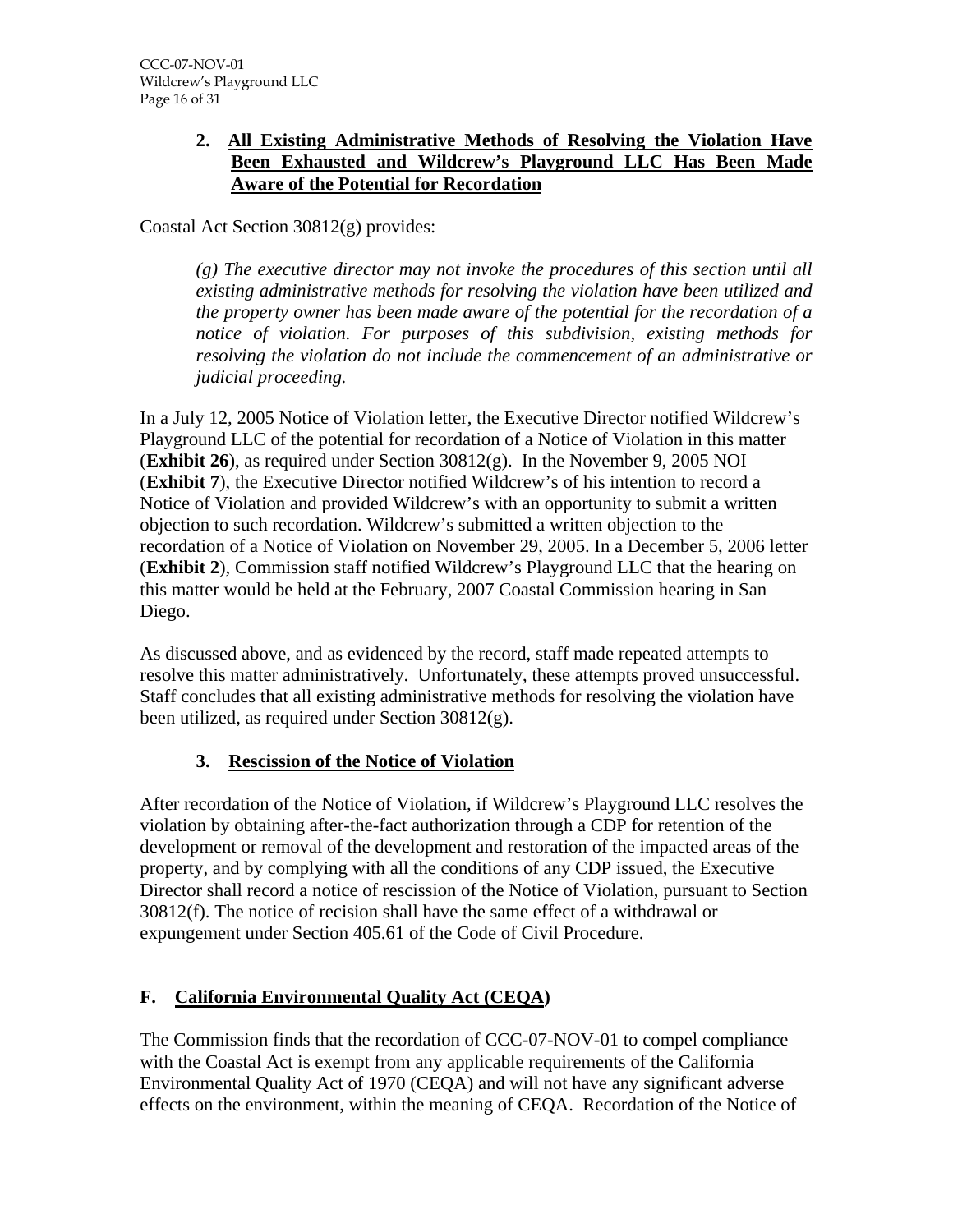CCC-07-NOV-01 Wildcrew's Playground LLC Page 17 of 31

Violation is exempt from the requirements for the preparation of an Environmental Impact Report, based on Sections 15060(c)(2), 15061(b)(2), 15037, 15038, and 15321 of the CEQA Guidelines.

# **G. Findings of Fact**

1. Wildcrew's Playground LLC is the owner of a 39.67-acre undeveloped property located primarily north and east of the 600 block of Old Topanga Canyon Road and identified by the Los Angeles County Assessor as Parcel Number 4438-018-005 (**Exhibit 53**). Peggy Gilder and Daniel Norris have both, at times, represented Wildcrew's Playground.

2. Wildcrew's Playground LLC undertook activities on the subject property that constitute development as defined in Coastal Act Section 30106.

3. Wildcrew's Playground LLC undertook this development without obtaining a coastal development permit.

4. No exemption from Coastal Act permitting requirements applies to the development at issue.

5. On June 6, 2005, staff received the initial report of grading with mechanized equipment under oak trees on the subject property (**Exhibit 29**).

6. On June 21, 2005, staff received another report of illegal grading taking place under oak trees, vegetation removal (including cutting of oaks) on the subject property. This report indicated that the work had been going on for "3 to 4 weeks" (**Exhibit 28**).

7. On June 22, 2005, a member of the public sent an email (**Exhibit 27**) with two photographs taken from a neighboring property that showed mechanized equipment in use, vegetation removed (including at least one oak tree cut), and grading and excavation (**Exhibit 47**).

8. On July 6, 2005, staff spoke with a neighboring property owner who confirmed that equipment had been operating, for multiple days, on the subject property.

9. On July 12, 2005, based on the photographs received and accounts from neighbors, the Coastal Commission sent a Notice of Violation letter to Wildcrew's Playground LLC (**Exhibit 26**).

10. On July 19, 2005, staff spoke with Donna Shen of Schmittz and Associates, in her capacity as representative for Wildcrew's, who confirmed that development had taken place on the subject property consisting of "grading an old existing trail." She also informed staff of her client's intention to seek an after-the-fact coastal development permit (CDP) for the work.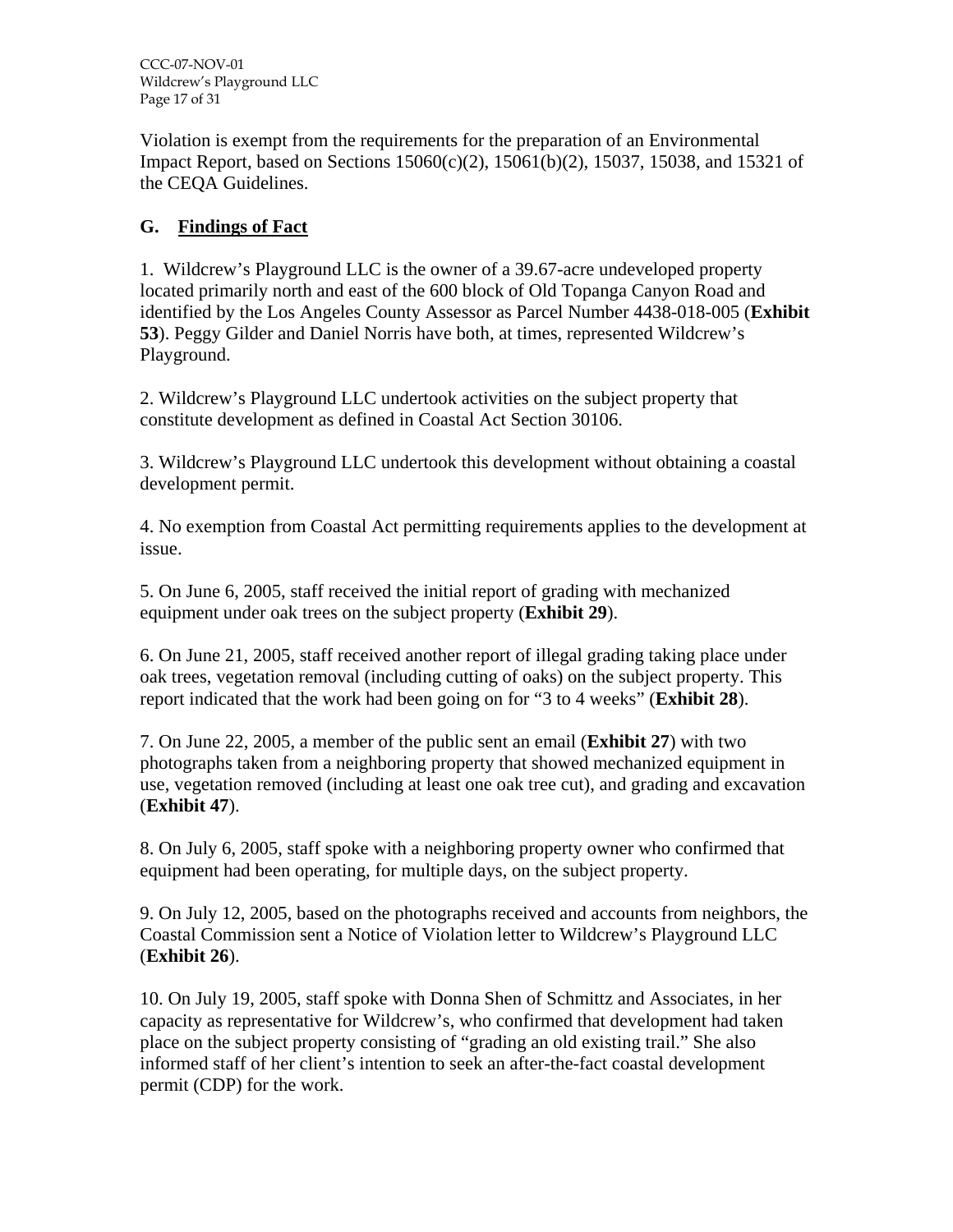11. On August 17, 2005, staff independently verified and photographed development on the subject site (**Exhibit 48**) that would not be exempt from the permit requirements of the Coastal Act.

12. On September 19, 2005, Schmitz and Associates, on behalf of Wildcrew's Playground LLC, submitted, to permitting staff, a request for "…an *After the Fact* Exemption for Brush Clearance, Repair, and Maintenance of an existing, driveway [sic]" (**Exhibit 32**), and a vested rights determination request "…for the historically existing driveway and flat, cleared pad on the above property" (**Exhibit 37).**

13. Staff made repeated requests of Wildcrew's and their representatives to be allowed to conduct site inspections without being filmed for inclusion in a documentary film.

14. On October 14, 2005, Judge Charles W. McCoy issued an Inspection Warrant that "commanded" agents of the California Coastal Commission "to conduct an inspection" of the subject property. The warrant went on to state: "The inspection of the abovedescribed property for Coastal Act violations cannot be conditioned or otherwise contingent upon the filming, videotaping, or otherwise recording of agents authorized hereby before, during or after the inspection, unless the agents give their written consent" (**Exhibit 42**).

15. On October 19, 2005, after giving Wildcrew's Playground LLC notice twenty-four (24) hours prior to the inspection, staff entered the subject property under authority of Judge McCoy's Inspection Warrant, and attempted to inspect the property. However, Wildcrew's film crew was present and was filming the site visit in violation of the Judge's order (**Exhibit 44**). Staff subsequently withdrew, but not before observing and photographing violations of the Coastal Act in an environmentally sensitive habitat area (**Exhibit 50**).

16. On July 13, 2006, staff notified Schmitz and Associates that they were denying Wildcrew's after-the-fact exemption request because the repair and maintenance activities described in the application occurred in ESHA, and therefore required a CDP pursuant to the Commission's regulations at California Code of Regulations, title 14, section 13252(a)(3). (**Exhibit 30**).

17. Also on July 13, 2006, permitting staff sent Schmitz and Associates a letter (**Exhibit 33**) indicating that in order for Commission staff to complete an analysis of Wilcrew's Playground LLC's Vested Rights Claim, the following information was still needed:

- *1. Evidence that the claimed development received all applicable governmental approvals (including all required grading and building permits) needed to complete the development prior to January 1, 1977, or evidence from the applicable agencies that no permit was required for the claimed development.*
- *2. A 2001 aerial photograph was submitted in support of the vested rights claim. However, site improvements have occurred since this time, as per Exemption*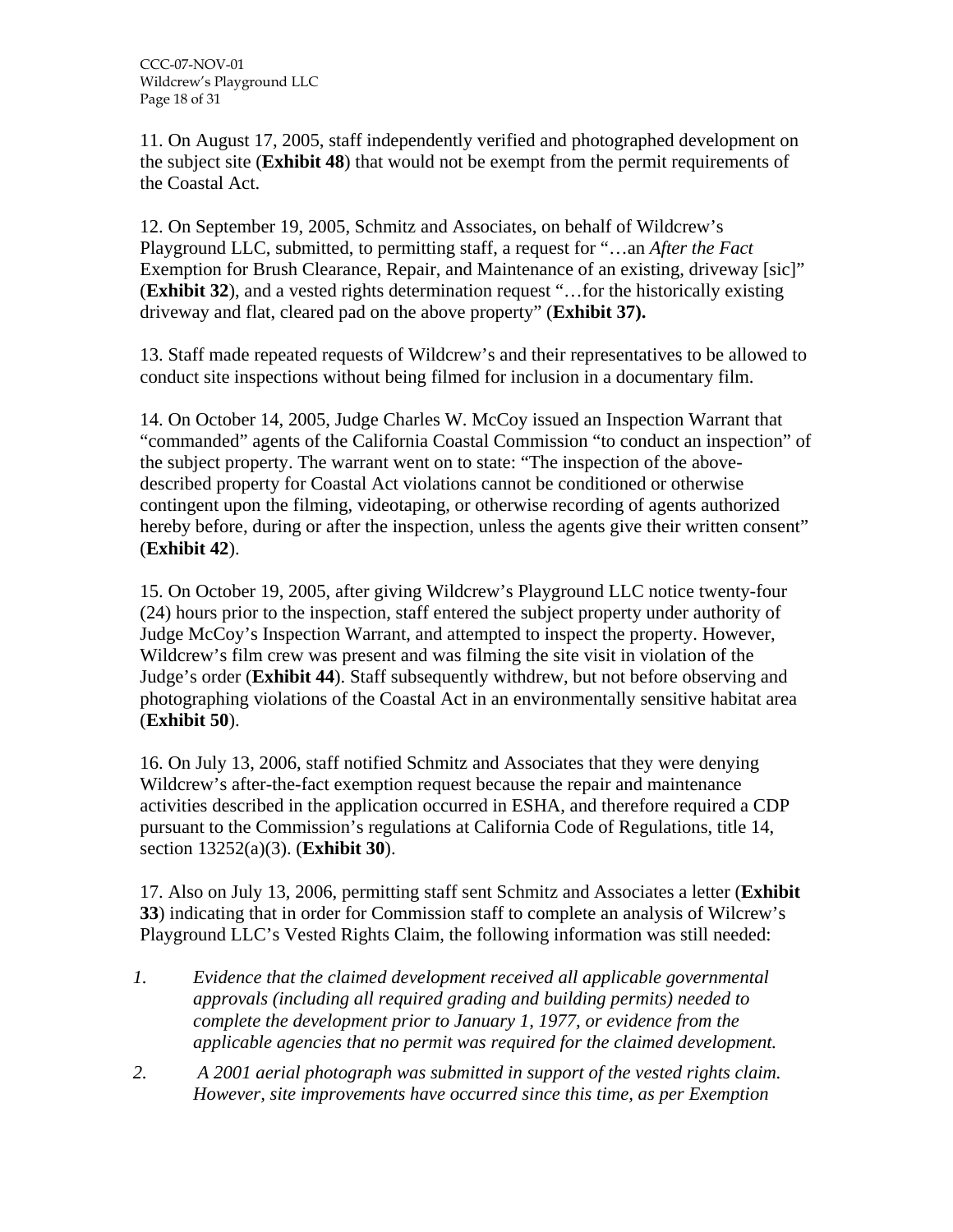*Request No. 4-05-108-X submitted September 19, 2005. Please provide a post-site improvement aerial photograph that encompasses the subject site.* 

- *3. Two (2) sets of detailed site plans, using a base map prepared by a licensed surveyor, indicating the entire extent of the claimed development, as well as a detailed delineation of all new site work which has occurred on-site per exemption request no. 4-05-108-X. All oak trees (trunks and canopy driplines) must be identified on the site plan. In addition, please delineate all paved portions of the subject driveway. Plans must be to scale with dimensions shown.*
- *4. Site Visit. Commission staff will need to visit the site and verify the measurements of the road width/length and the pad area to determine if the current configuration is as depicted in historical photographs and as claimed by the declarants.*

To date, the requested information has not been received.

18. As of the date of this staff report, Wildcrew's Playground LLC has not applied for or obtained a Coastal Development permit for grading, excavating, vegetation removal, or to construct any structures on the subject property.

19. On November 9, 2006, the Executive Director determined, based on substantial evidence, that real property located in the Coastal Zone had been developed in violation of the Coastal Act and sent a Notice of Intent to Record a Notice of Violation to Wildcrew's Playground LLC (**Exhibit 7**), compliant with all applicable sub-sections of Section 30812 of the Coastal Act including, but not limited to, Sections 30812(a), (b), and (e).

20. On November 29, 2006, in a letter to Commission staff, Ronald Zumbrun, attorney for Wildcrew's, objected, on behalf of his client, to the recordation of the Notice of Violation (**Exhibit 4**).

21. On December 5, 2006, staff sent Mr. Zumbrun a letter advising him and his clients that the matter of recordation of a Notice of Violation on the subject property would be scheduled for a hearing by the California Coastal Commission at their February hearing in San Diego (**Exhibit 2**).

22. Substantial evidence exists that violations of the Coastal Act have occurred on the subject property.

23. As evidenced by the record, staff made repeated attempts to resolve the violation administratively, but was unsuccessful.

24. Coastal Act Section 30812 authorizes the Executive Director to record a Notice of Violation after holding a public hearing.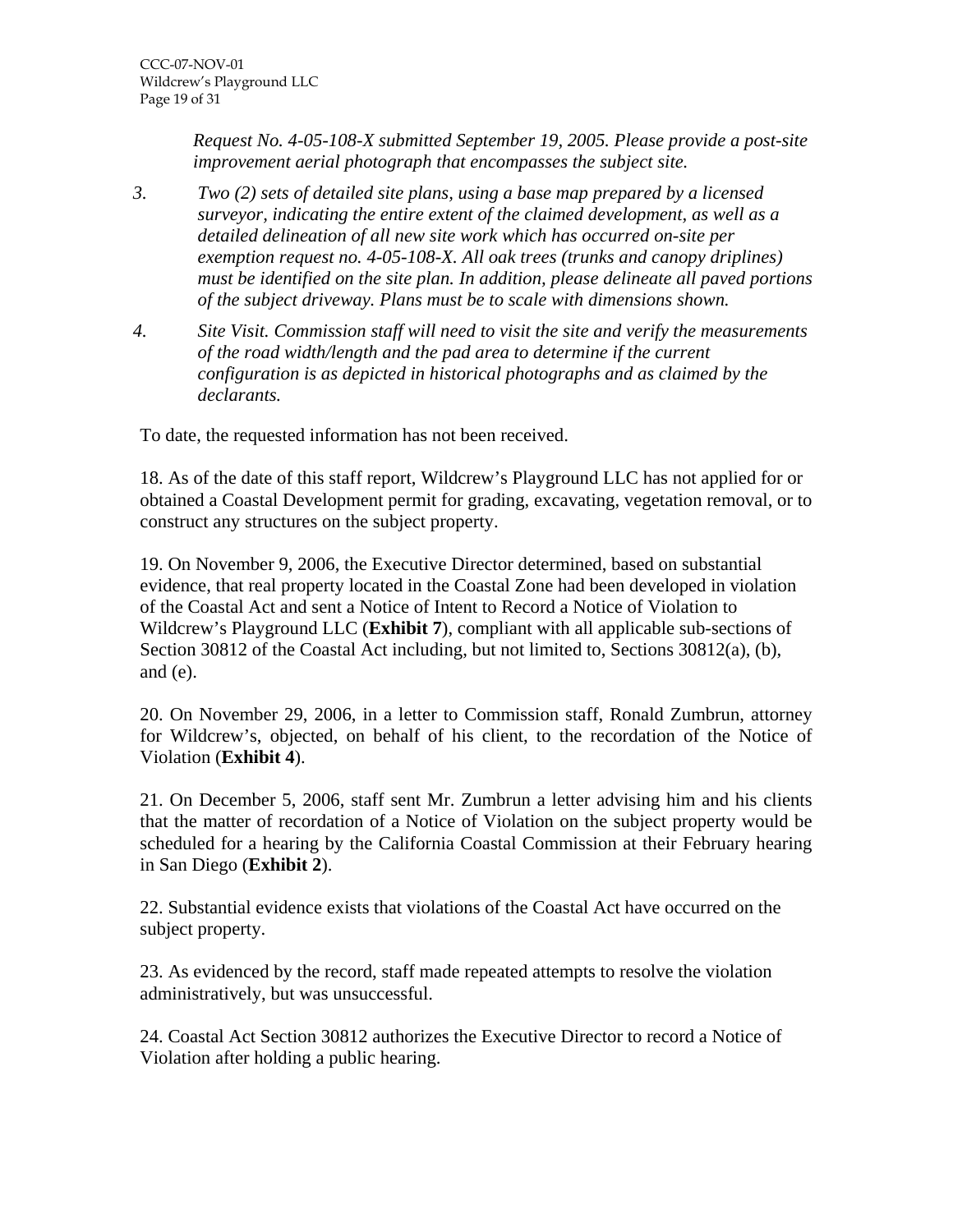#### **H. Respondents' Defenses and Commission Staff's Response**

On November 29, 2006, Mr. Zumbrun, on behalf of Wildcrew's Playground LLC, sent staff a letter objecting to recordation of a Notice of Violation on the subject property. In that letter, Mr. Zumbrun also detailed his client's reasons for objecting. The following paragraphs present Wildcrew's Playground LLC's defenses and staff's response to those statements.

#### **1. Wildcrew's Defense:**

*Failure to Inspect: The Commission has no documented violations despite its alleged assertions. It cannot make a valid determination beyond a reasonable doubt without a valid inspection. It is my client's position that, because of the substantial evidence rule supporting the Commission in writ of mandate proceedings, it is in their best interest to videotape the inspection. The videotape would be the best evidence overcoming the substantial evidence rule. As to the Commission's concern with what other use might be made of the videotape, that was covered in Kevin Koons' letter of December 28, 2005, to Rosanna Miramontes of the California Department of Justice* **(Exhibit 13***) which provides you with adequate protection. It is my client's position that a public official conducting an official inspection of private property is subject to the property owner's videotaping of the inspection. My client requests that you proceed with this inspection, pursuant to my client's previously stated conditions, before enforcing the notice of violation and before holding a hearing on my client's objections.* 

#### **Response:**

As described in these findings, there is substantial evidence that development, as defined in the Coastal Act, has taken place on the Wildcrew's property. The evidence includes photographs taken by concerned citizens in the neighborhood and by staff on August 17, 2005 and on October 19, 2005, as well as staff's direct observations made during the October 19, 2005 site visit. Some of the photographs are attached to this staff report as **Exhibits 47, 48, 49 and 50**. More importantly, Wildcrew's admits that it has undertaken the alleged development. For example in a letter dated September 19, 2005 (**Exhibit 21**), Donna Shen of Schmitz and Associates, representing Wildcrew's, states: "For the minor amount of repair and maintenance work that does not qualify as exempt activity, please be advised that we will be submitting shortly a CDP application for the same." Wildcrew's applications for a claim of exemption also admits that it undertook the development. Although Commission staff initially attempted to conduct a site visit, in light of the substantial evidence that development occurred on the site, a site visit by Commission staff is unnecessary.

The reasonable doubt standard mentioned in this defense does not apply in this matter. The substantial evidence standard does apply. Coastal Act Section 30812 states that a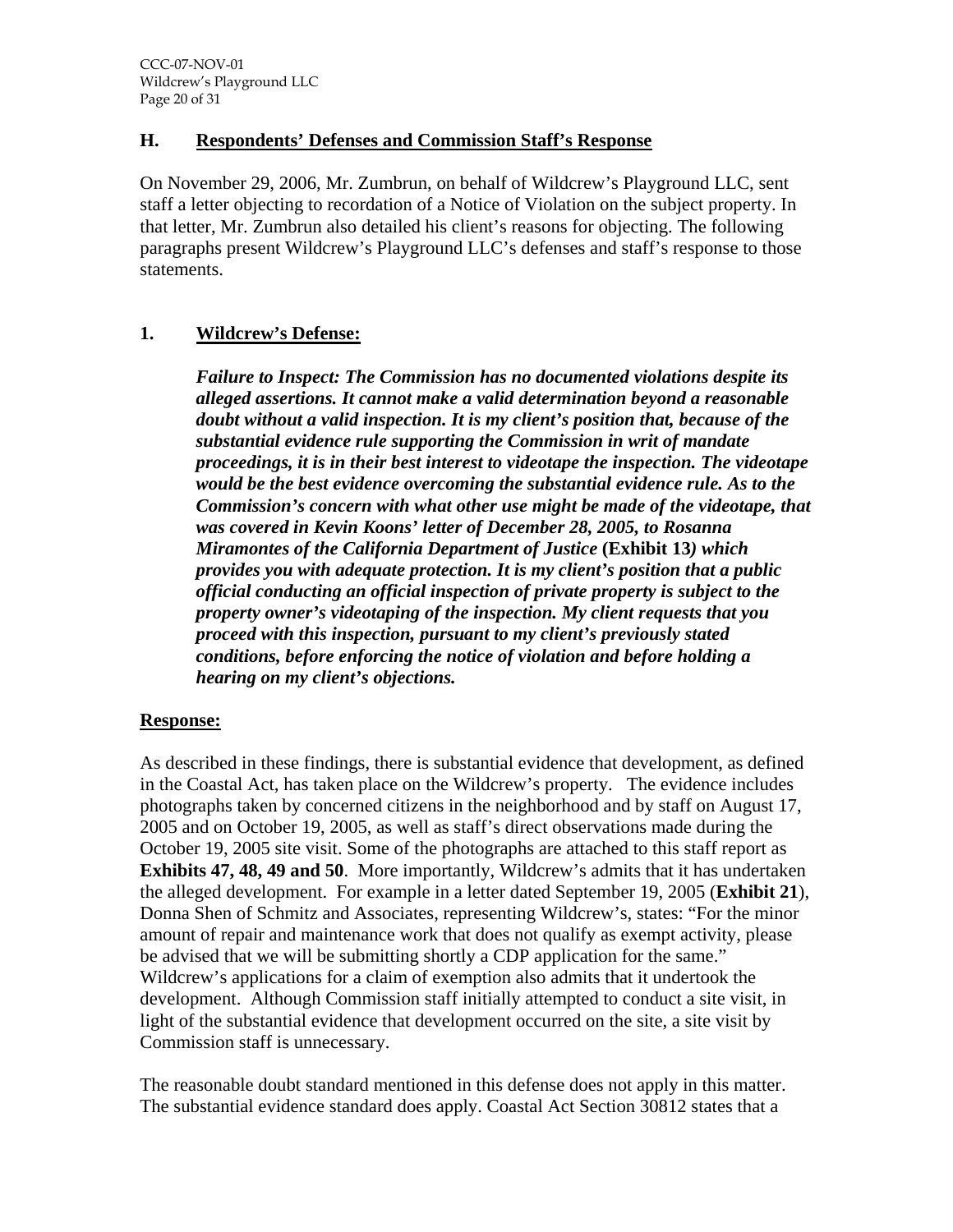CCC-07-NOV-01 Wildcrew's Playground LLC Page 21 of 31

Notice of Violation can be recorded if the Executive Director or Commission finds, based on substantial evidence, that a Coastal Act violation has occurred. As described in these findings, there is substantial evidence that development occurred on the subject property without a coastal development permit and that such development is not exempt from permit requirements. Therefore, there is substantial evidence that Coastal Act violations occurred on Wildcrew's property. If Wildcrew's believes that a videotaped site visit would provide relevant evidence regarding this matter, it is free to videotape the site and submit the videotape to the Commission.

#### **2. Wildcrew's's Defense:**

*Agricultural Exemption: It is correct that at one time my client was considering seeking an "after-the-fact" coastal development permit (CDP). However, once my client was fully aware that its agricultural uses and plans for the future were exempt under the Coastal Act, Wildcrew saw no reason to proceed with seeking an unnecessary permit, especially considering the costs and conservation easement dedication requirements that would be required by the Commission, the same requirements frowned upon by the United States Supreme Court in its ruling in* **Nollan v. California Coastal Commission (1987) 483 U.S. 825, 837.** *In* **Nollan***, the high court addressed the Commission's policy of requiring unrelated dedications of property interests as a condition of receiving a coastal permit. The court stated:* 

**Similarly here, the lack of nexus between the condition and the original purpose of the building restriction converts that purpose to something other than what it was. The purpose then becomes, quite simply, the obtaining of an easement to serve some valid governmental purpose, but without payment of compensation. Whatever may be the outer limits of "legitimate state interests" in the takings and land-use context, this is not one of them. In short, unless the permit condition serves the same governmental purpose as the development ban, the building restriction is not a valid regulation of land use but 'an out-and-out plan of extortion."**

*As the attorney responsible for litigating the* **Nollan** *case, I can assure you that the Coastal Commission's requirement of dedicating conservation easements in the Santa Monica Mountains is similarly "an out-and-out plan of extortion."* 

*In addition, it is pertinent that recreation is an authorized use. My client's sole purpose in buying their property was to expose their children to gardening and outdoor recreation. They bought agriculturally zoned property because it was their actual intent to utilize it as agricultural. They have not developed any other uses and have no intention to develop the property or build any structures. All of the evidence will support these statements. Even the existing road that they were clearing off is consistent with getting to these agricultural sites. Further, the Coastal Act states that the removal of major vegetation for agricultural purposes is exempt.*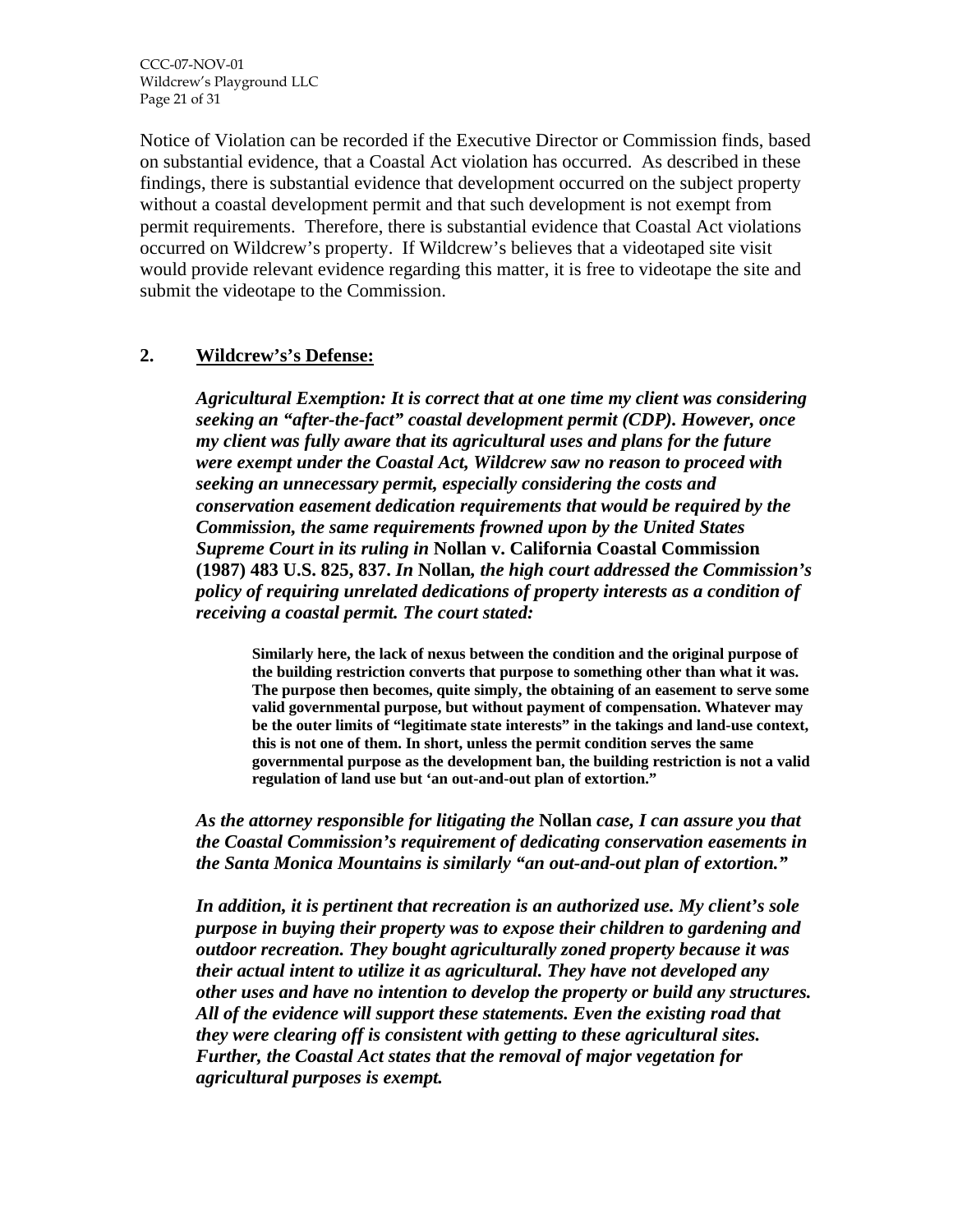CCC-07-NOV-01 Wildcrew's Playground LLC Page 22 of 31

#### **Response:**

Wildcrew's has undertaken development on the property that is not exempt from the requirement to obtain a coastal development permit. The assertion that the development and any future development is, or might be, planned for agricultural uses does not exempt it from Coastal Act permitting requirements. Coastal Act Section 30610 lists the types of development that are exempt from CDP requirements. The cited development in this matter is not exempt under Section 30610 and therefore requires a CDP.

There is no "agricultural exemption" from the Coastal Act. The definition of the term "development" in the Coastal Act includes "the removal or harvesting of major vegetation other than for agricultural purposes." Thus, the removal or harvesting of major vegetation for agricultural purposes is not development for purposes of the Coastal Act. Wildcrew's has not demonstrated that the only development on its property is the removal of major vegetation for agricultural purposes. In fact, a number of facts rebut this. First, Wildcrew's has not provided any detailed information on its development or submitted evidence that the only work done was removal of vegetation for agricultural purposes. This defense was first mentioned in a September 26, 2006 letter from Mr. Zumbrun to staff (**Exhibit 10**), but with no supporting evidence. Now, Mr. Zumbrun again asserts that the development undertaken on the subject property is for agricultural purposes, and yet even in this defense he also states that the development is for recreational purposes, not just agriculture. Second, the removal of major vegetation for purposes of clearing a road is not the removal of vegetation for agricultural purposes. Third, the grading of a road in an area that has not previously been developed changes the intensity of use of land and changing the intensity of use of land falls within the definition of development. Therefore, even if Wildcrew's removed major vegetation for agricultural purposes, which it has not demonstrated, such removal would constitute a change in intensity of use, which requires a coastal development permit. In this case, Wildcrew's has undertaken grading and excavation along with removal of major vegetation to create a road for an unspecified purpose and has changed the intensity of use of the site. Therefore, Wildcrew's has undertaken development as defined in the Coastal Act and such development is not exempt.

Wildcrew's concerns that the Commission will impose permit conditions that are costly, or that it does not agree with, does not exempt it from permitting requirements. If Wildcrew's applies for a coastal development permit (which it has not done), and then objects to conditions of the permit, Wildcrew's has the right to judicial review of the Commission's action pursuant to section 30801 of the Coastal Act. The legal remedy for concerns about permit conditions is judicial review of a Commission action on a permit application, not unpermitted development in violation of the Coastal Act.

The Nollan opinion, which concerns a challenge to a coastal development permit condition has no bearing on the Commission's action in this matter, which concerns Wildcrew's failure to obtain a coastal development permit prior to undertaking development in the coastal zone.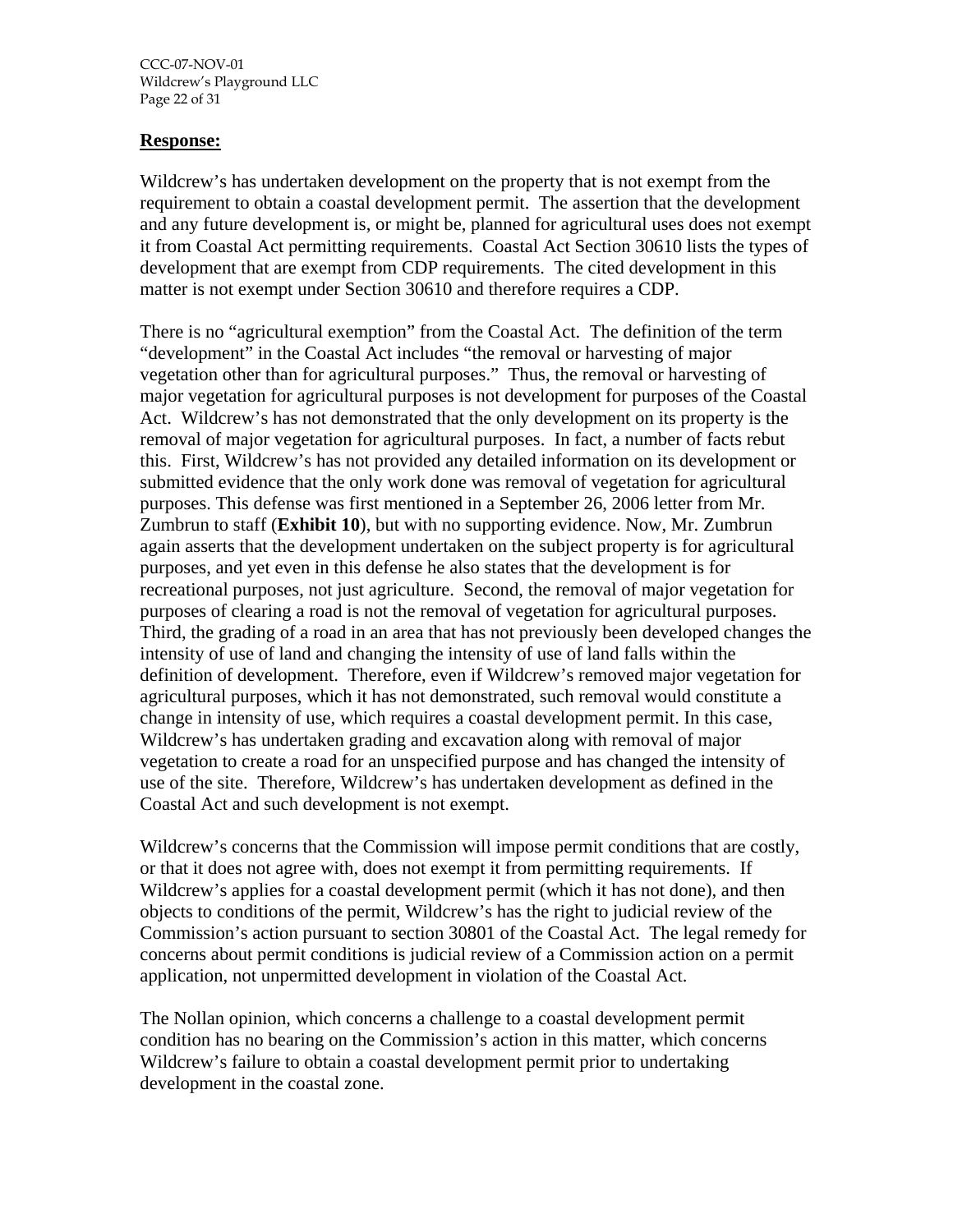# **3. Wildcrew's Defense:**

*Vested Rights: In my clients request for a vested rights determination, Wildcrew was required to provide certain additional information when it became available. While awaiting the additional information, its request for vested rights determination was abruptly denied. Now that my client realizes its use of the subject property is exempt, this moots the vested rights determination issue.* 

#### **Response:**

Neither the Commission nor staff has denied Wildcrew's vested rights application. Staff reviewed the application and determined that the application lacks the information necessary to review the claim, as provided for in the Commission's regulations at Cal Code Regs. title 14, section 13202. To date, Wildcrew's has not submitted the information necessary to file the application, and staff last notified Wildcrew's of the status of the application on July 13, 2006 (**Exhibit 33**). Further, the Commission finds that the unpermitted development does not qualify for any exemption from permit requirements under section 30610 of the Coastal Act.

#### **4. Wildcrew's Defense:**

*Retaliation: My client believes that the Commission and staff are retaliating because of Wildcrew's insistence on videotaping the subject inspection. This action by the Coastal Commission would be inappropriate and a denial of equal protection and due process. For example, at the first meeting with Commission staff, it was pointed out that there was an agricultural purpose to buying and using the subject property. My client's interest was repeated time and again. However, this seems to have been lost or perhaps the Commission and staff do not believe my clients intention to expose their children to gardening and permitted uses such as recreation and clearing an existing road. Another example of what appears to be an inappropriate requirement is the February 2006 vested rights letter by the Coastal Commission* **(Exhibit 35)** *stating that Wildcrew needed additional information, including new aerial photographs and other expensive items. They even required my client to provide the names and addresses of all past owners which information they do not have. Also, early on, my client was told by staff that the Coastal Commission would never go for the agricultural exemption claim and not to even bother.* 

#### **Response:**

The Commission is taking this action based upon the facts, which demonstrate substantial evidence that a Coastal Act violation has occurred. The criteria set forth in section 30812 of the Coastal Act for recording a notice of violation have been met. Neither the Commission nor staff is bringing this action to retaliate against Wildcrew's. Staff has followed the procedures required by the Coastal Act and the Commission's regulations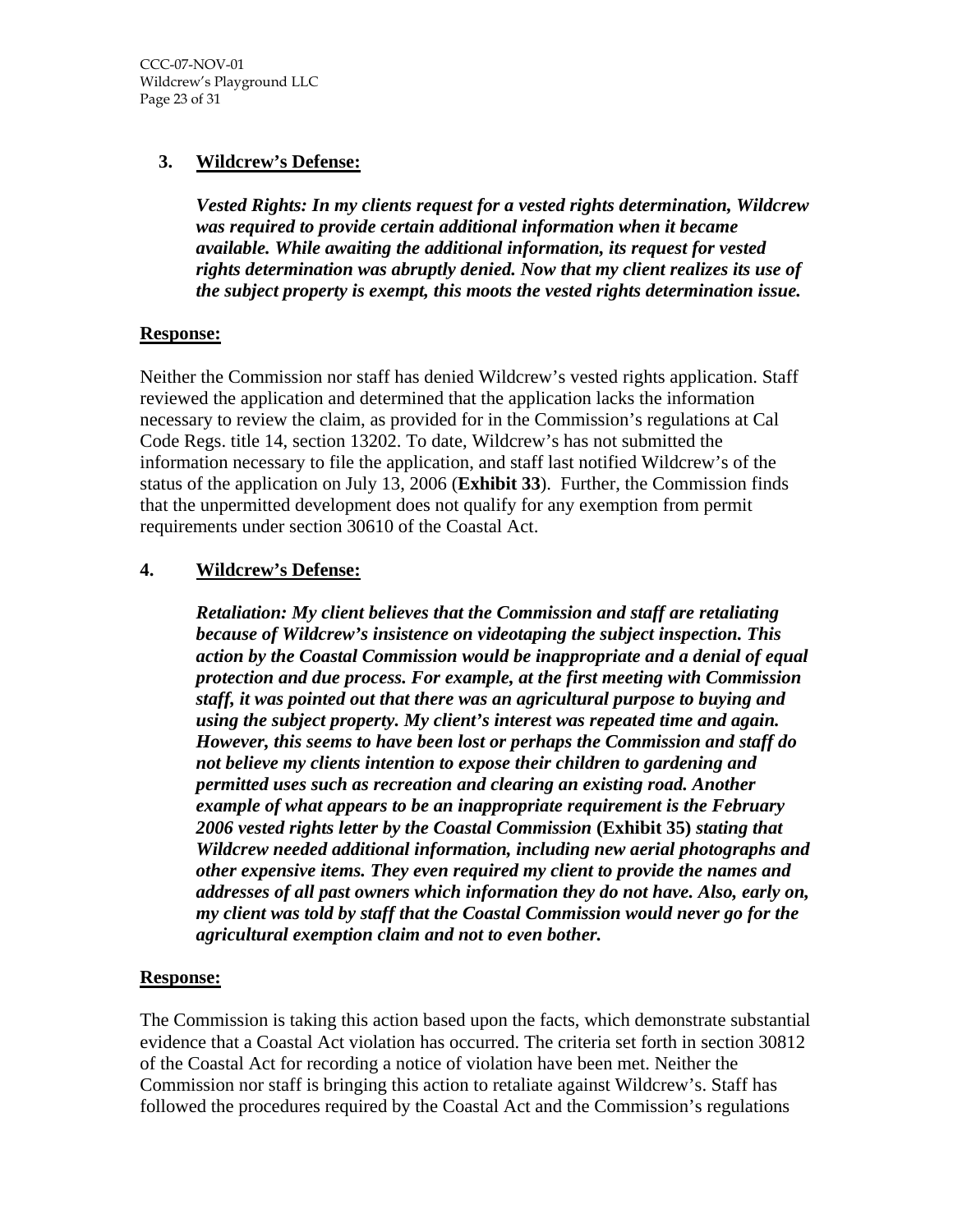pertaining to enforcement actions, which are used in all enforcement cases. As explained in detail in response # 2 above, the unpermitted development activities that have occurred on the property are not exempt from CDP requirements, and therefore, the development requires a CDP regardless of the uses proposed.

Mr. Zumbrun asserts that there have been meetings with Wildcrew's and that they have repeatedly asserted that "…there was an agricultural purpose to buying and using the subject property." As was previously mentioned, the first time staff was aware of Wildcrew's claim that the development undertaken on the subject property was exempt because it was an agricultural activity was in a letter from Mr. Zumbrun dated September 26, 2006 (**Exhibit 10**). Staff has had no meetings with Wildcrew's or their agents other than a brief and casual encounter with Ms. Shen at the front counter of the Commission's Ventura office, and again during the site visit on October 19, 2005.

Further, Wildcrew's has not responded to staff's request for additional information to file the vested rights application. The majority of the information requested by staff concerns the extent of the development undertaken by Wildcrew's which should not be difficult to provide.

Finally, Wildcrew's has not submitted any evidence that the only work it has undertaken on its property is the removal of vegetation for agricultural purposes. As stated above in these findings, the unpermitted development does qualify as development under the Coastal Act and is not exempt based upon a potential agricultural use.

# **5. Wildcrew's Defense:**

*Mechanical Equipment: It should be noted that neighboring properties were involved with heavy equipment and could be seen moving gravel and other activities during the time that reports were apparently made to the CCC regarding my client's activities.* 

# **Response:**

Wildcrew's is the subject of this enforcement action due to the fact that it conducted development activities on its property without a CDP. After receiving initial violation reports, staff independently confirmed that the violations had occurred. Although Wildcrew's has not submitted specific information regarding potential violations on surrounding properties, staff will investigate any reports from Wildcrew's of violations of the Coastal Act on properties in the vicinity of the subject property. Regardless of the results of any investigation into neighboring properties, the Commission has the statutory right to take action in this matter because unpermitted development activities constituting Coastal Act violations have taken place on the subject properties.

# **6. Wildcrew's's Defense:**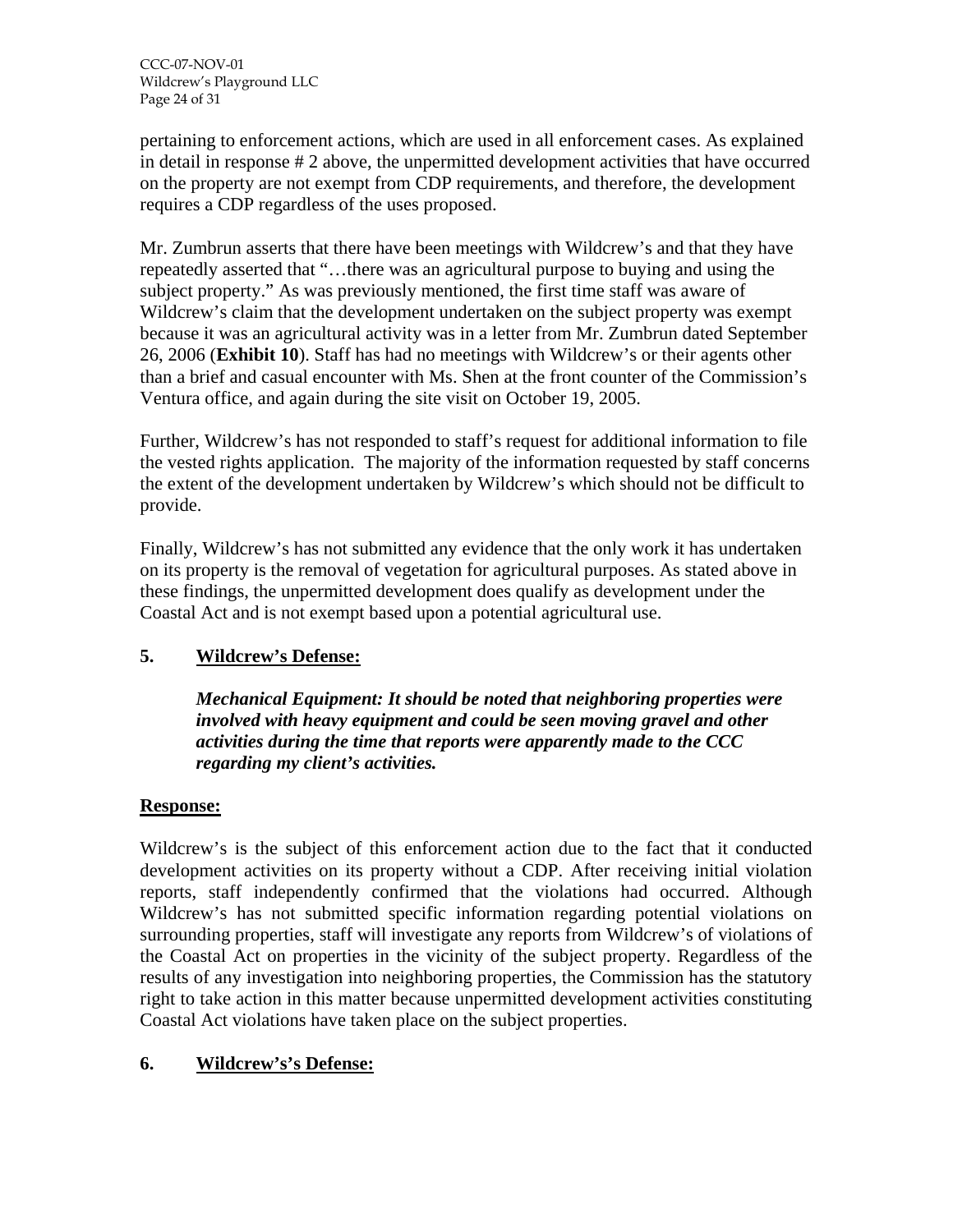*The October 19, 2005 Meeting: A site inspection was scheduled for the subject property on October 19, 2005. After arriving at the site, the Coastal Commission staff and attorney chose not to proceed with an inspection because a film crew was present to videotape the inspection. However, without my client's knowledge and consent, one of the Coastal Commission staff proceeded to leave the group and apparently inspected and photographed part of the property. He was noticed to return to the group. The search warrant that had been obtained stated: "No Forced Entry." It is my client's position that this action was an illegal search and cannot be utilized for any purpose in these proceedings.* 

# **Response:**

Staff scheduled the site visit and was allowed to enter the property for the purpose of conducting a site inspection under the authority of an Inspection Warrant (**Exhibit 42**) signed by Judge Charles W. McCoy. Additionally, staff was accompanied by three Los Angeles County Sheriff's Deputies and a Deputy Attorney General. Therefore, no forced entry occurred. Furthermore, no illegal search was undertaken. It is a routine practice for staff to take photographs during a site visit. Once a site visit has been consented to by the property owner or, in this case, ordered by the court, no further consent from the property owner is required to take photographs.

# **7. Wildcrew's Defense:**

*Trespassing: The Commission claims that a neighbor made certain representations that would have required him to trespass onto my client's property in order to obtain this information. This again is an illegal trespass and cannot be relied upon in these proceedings. Furthermore, what verification has the Coastal Commission made regarding these alleged representations***. [sic]**

#### **Response:**

The photographs submitted by concerned citizens as part of violation reports do not appear to have been taken from the Wildcrew's property. Regardless, Commission staff has taken photographs on two separate occasions that show unpermitted development on the property in violation of the Coastal Act. Staff's photographs were taken from neighboring private property with the permission of the owner, from public property in the area, and from the Wildcrew's property during the October 19, 2005 site visit. Some of these photographs are attached to this report as **Exhibits 48 and 50**. Furthermore, Ms. Shen, Wildcrew's representative, in telephone conversations and letters, has verified that grading and vegetation removal has occurred on the property.

# **8. Wildcrew's Defense:**

*Authorization to Require Conservation Easements: My client requests being advised as to whether a conservation easement is required as a condition for*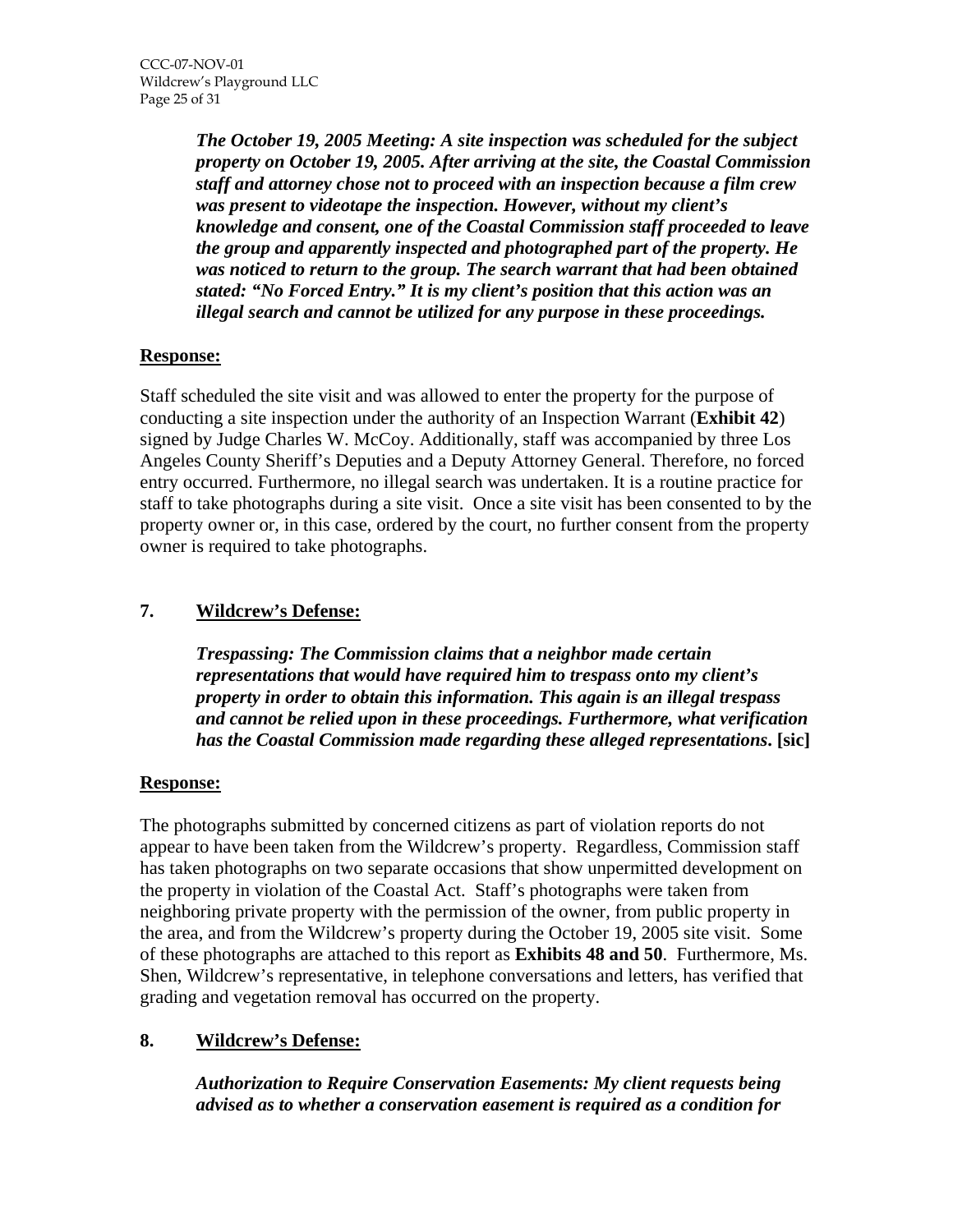*development in the Santa Monica Mountains and what authority the Commission has to impose such a condition. It is my client's understanding that persons who are permitted to build a home in this are first required to grant a conservation easement or deed restriction as to all remaining property and that the easement includes the right to construct public trails across the property.* 

#### **Response:**

This statement is not a defense to allegations that unpermitted development has occurred on the property. CDP applications are reviewed and acted upon on a case-by-case basis. Wildcrew's has not submitted a CDP application and has not provided detailed information about the development that it has undertaken, and therefore, the Commission cannot comment on what conditions may or may not be required.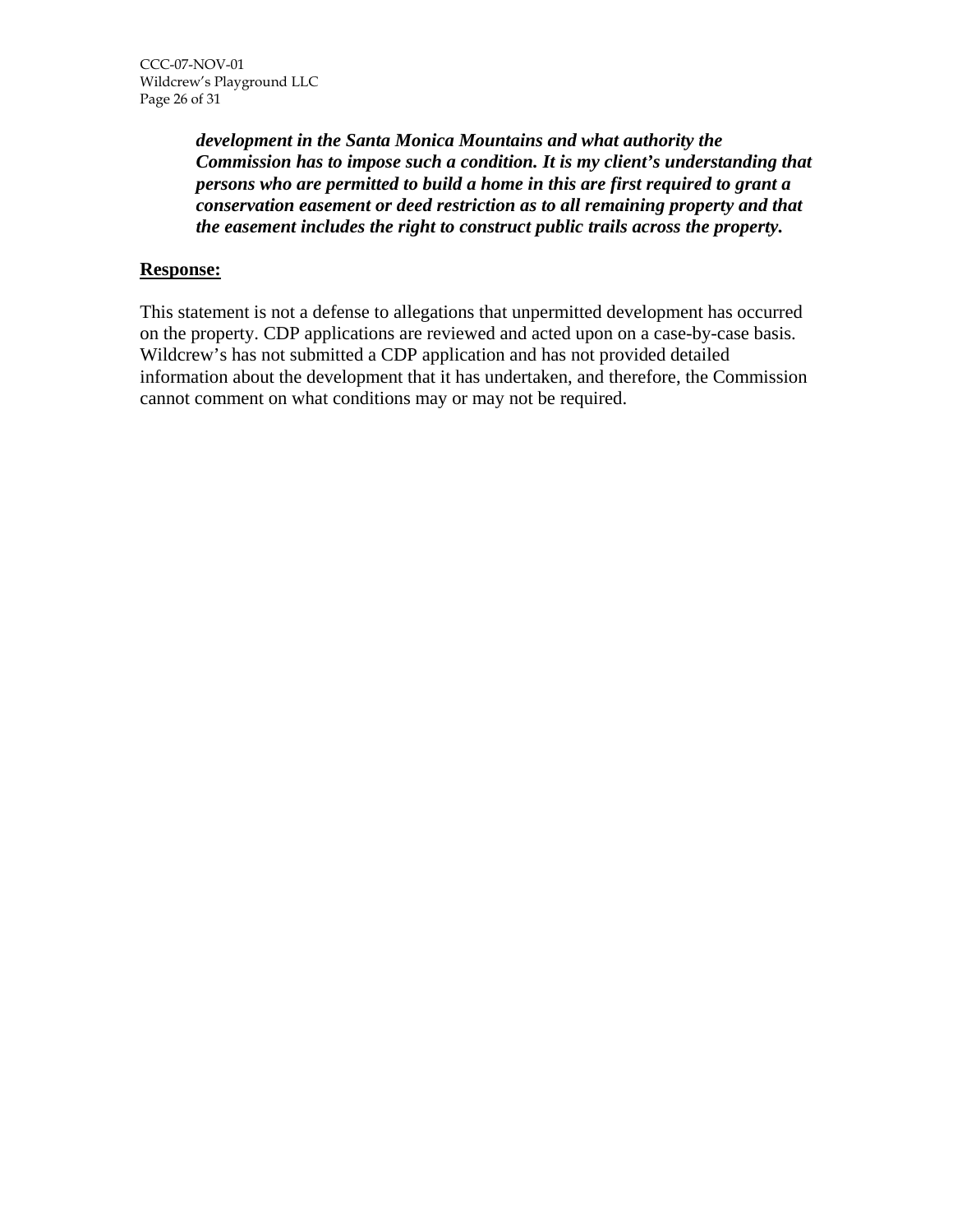CCC-07-NOV-01 Wildcrew's Playground LLC Page 27 of 31

### RECORDING REQUESTED BY:

California Coastal Commission

WHEN RECORDED MAIL TO:

California Coastal Commission 45 Fremont Street, Suite 2000 San Francisco, CA 94105-2219 Attention: Christine Chestnut

[Exempt from recording fee pursuant to Gov. Code *§ 27383]*

# DOCUMENT TITLE:

NOTICE OF VIOLATION OF THE COASTAL ACT

Re: Assessor's Parcel No. 4438-018-005

Property Owners:

Wildcrew's Playground LLC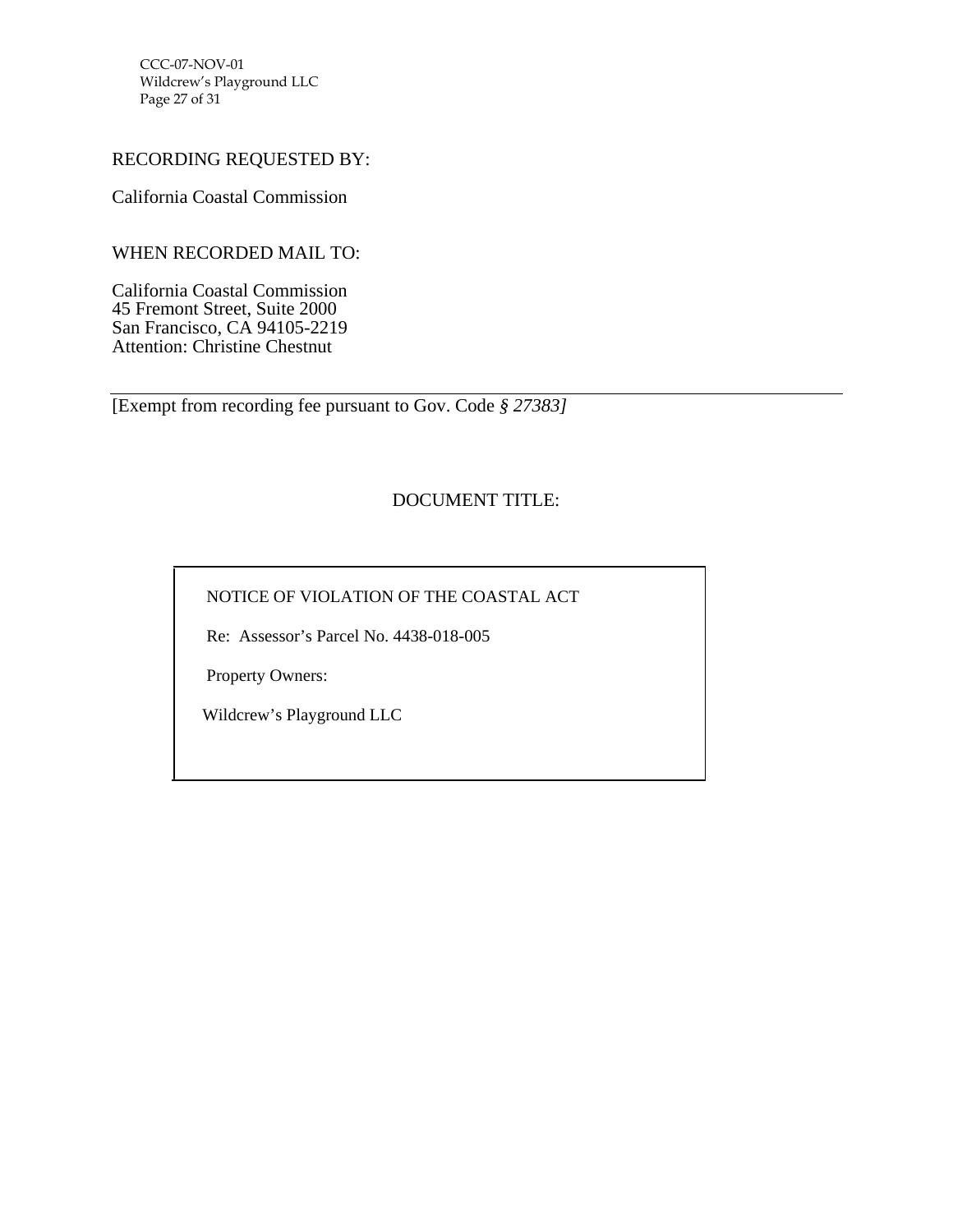CCC-07-NOV-01 Wildcrew's Playground LLC Page 28 of 31

#### RECORDING REQUESTED BY AND WHEN RECORDED MAIL TO:

CALIFORNIA COASTAL COMMISSION Attention: Christine Chestnut 45 FREMONT STRET, SUITE 2000 SAN FRANCISCO, CA 94105-2219

STATE OF CALIFORNIA OFFICIAL BUSINESS Document entitled to free recordation Pursuant to Government Code §27383

#### NOTICE OF VIOLATION OF THE COASTAL ACT (Public Resources Code Section §30812)

I, Peter Douglas, declare:

1. I am the Executive Director of the California Coastal Commission.

2. A violation of the California Coastal Act of 1976 (Public Resources Code §3000, et seq.) has occurred on a certain parcel situated in Los Angeles County, California, more particularly described as follows:

#### **A 39.67-acre undeveloped parcel located off of Old Topanga Canyon Road in Los Angeles County (Assessor's Parcel Number 4438-018-005)**

#### **Owner of Record: Wildcrew's Playground LLC**

The violation consists of the undertaking of development activity without the authorization required by the California Coastal Act of 1976.

- 3. This property is located within the Coastal Zone as that term is defined in Coastal Act Section 30103.
- 4. The record owner of said real property is: Wildcrew's Playground LLC.
- 5. The violation of the Coastal Act (Violation File No. V-4-05-063) consists of the following unpermitted development: Grading, excavation and dumping of soil materials, removal of major vegetation, and placement of rock walls and culverts in an environmentally sensitive habitat area. The requirements set forth in Section 30812 for notice and recordation of this Notice of Violation have been complied with. Recording this notice is authorized under Section 30812 of the California Public Resources Code.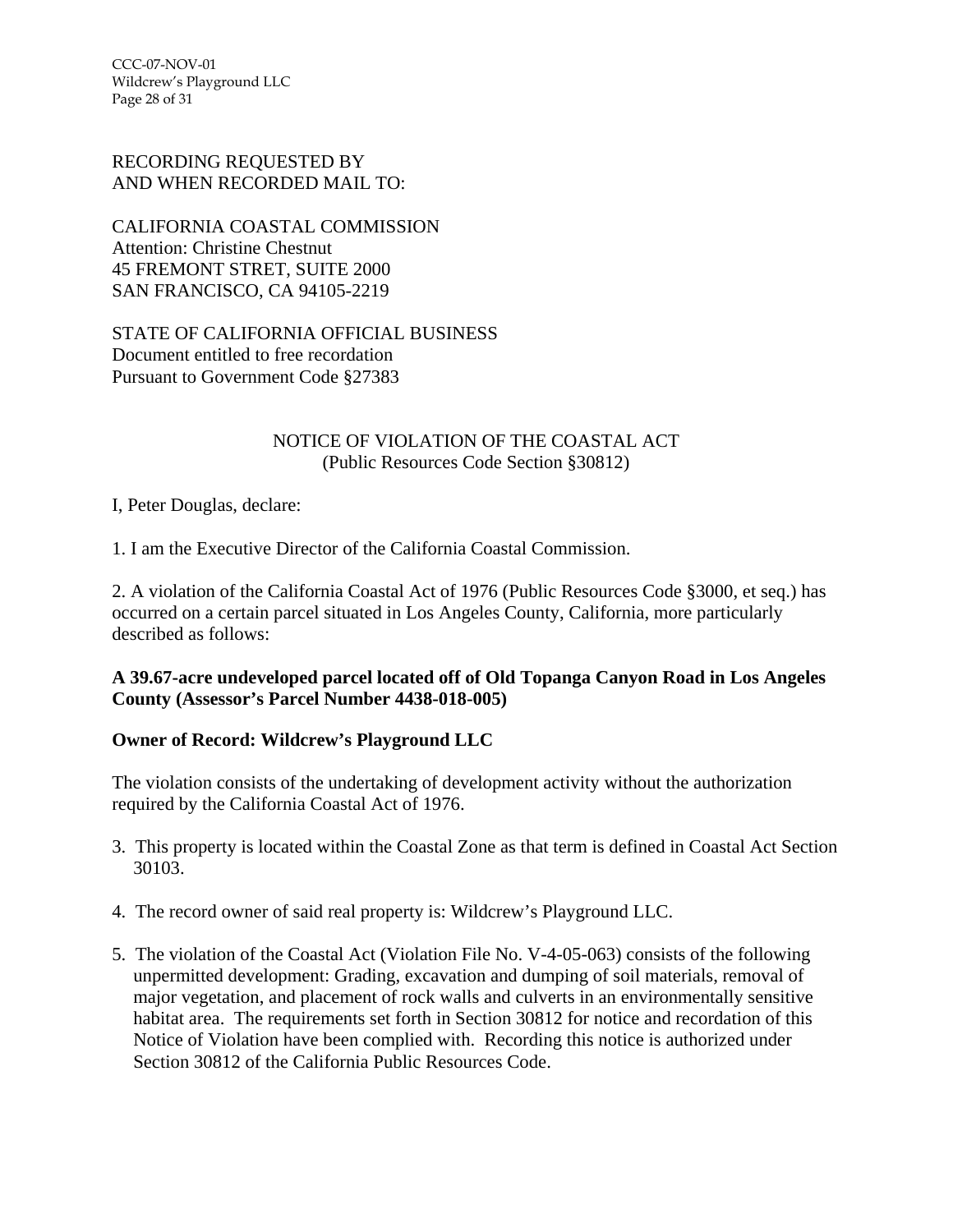- 7. The California Coastal Commission notified the record owner, Wildcrew's Playground LLC, of its intent to record a Notice of Violation in this matter in a letter dated November 9, 2006.
- 8. The Commission received a written objection to the recordation of the Notice of Violation on November 29, 2006 and conducted a public hearing on February 15, 2007. The Commission determined that the unpermitted development on Wildcrew's Playground LLC's property constituted a violation of the Coastal Act. Therefore, the Executive Director is recording the Notice of Violation as provided for under Section 30812 of the California Coastal Act.

Executed in \_\_\_\_\_\_\_\_\_\_\_\_\_\_\_\_\_\_\_\_\_\_\_, California, on \_\_\_\_\_\_\_\_\_\_\_\_\_\_\_\_\_\_\_\_\_\_\_\_\_.

I declare under penalty of perjury that the foregoing is true and correct.

\_\_\_\_\_\_\_\_\_\_\_\_\_\_\_\_\_\_\_\_\_\_\_\_\_\_\_\_\_\_\_\_\_\_\_ PETER DOUGLAS, Executive Director

STATE OF CALIFORNIA COUNTY OF SAN FRANCISCO

On this day of her vear heat the vear heather the undersigned of the vear heat the undersigned Notary Public, personally appeared Peter Douglas, personally known to me (or proved to me on the basis of satisfactory evidence) to be the person who executed this instrument as Executive Director of the California Coastal Commission and acknowledged to me that the California Coastal Commission executed it.

\_\_\_\_\_\_\_\_\_\_\_\_\_\_\_\_\_\_\_\_\_\_\_\_\_\_\_\_\_\_\_\_\_\_\_\_\_\_ Notary Public in and for Said State and County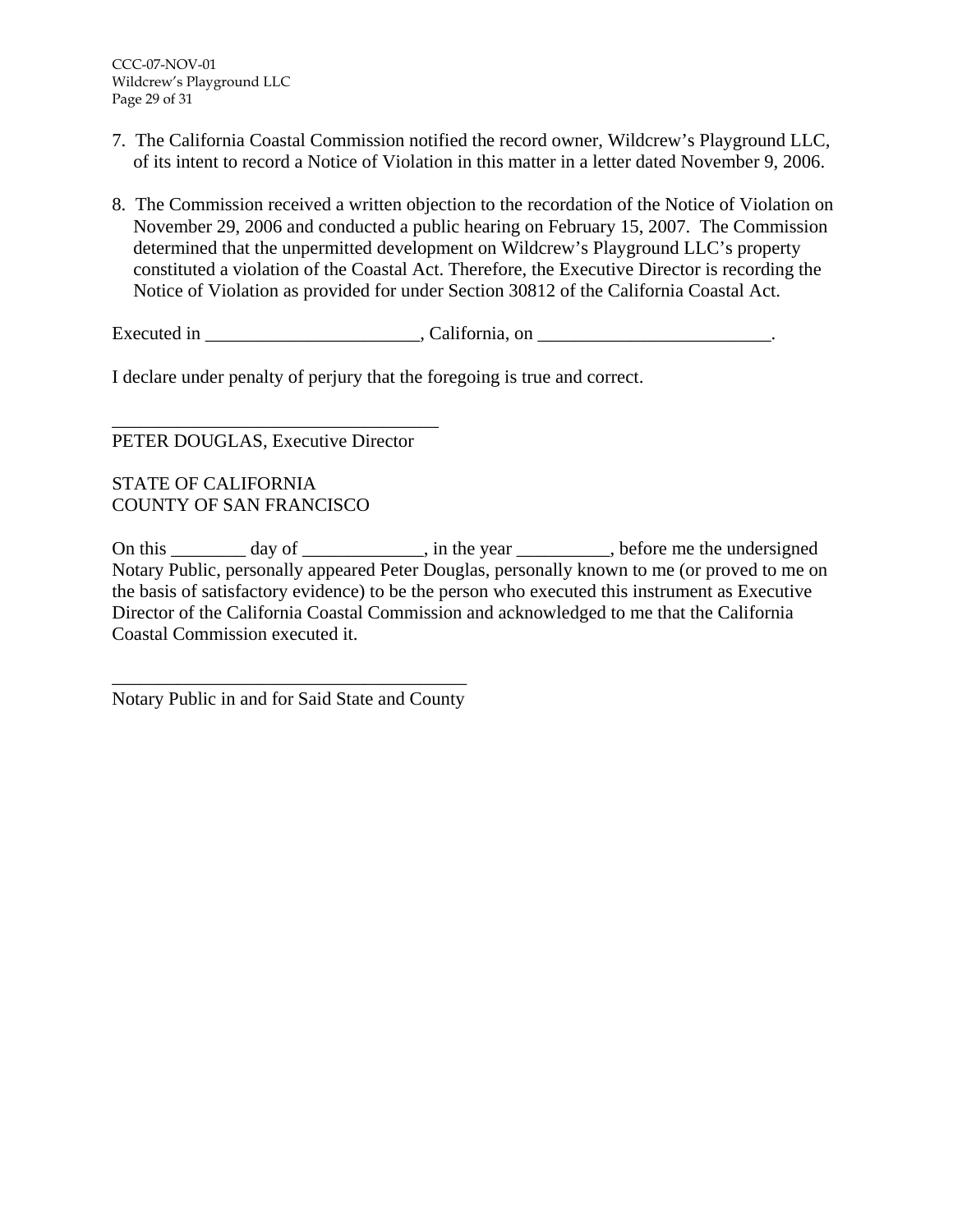#### **[CCC-07-NOV-01](http://documents.coastal.ca.gov/reports/2007/2/Th14-2-2007-a1.pdf)  Exhibit List**

#### Use the link at left to go to the exhibits.

#### **Exhibits Relative to Violation File No. V-4-05-063**

#### **Exhibit Number Description**

| January 2, 2007 - CCC to Zumbrun Law Firm      |
|------------------------------------------------|
| December 5, 2006 – CCC to Zumbrun Law Firm     |
| December 1, 2006 – Zumbrun Law Firm to CCC     |
| November 29, 2006 - Zumbrun Law Firm to CCC    |
| November 27, 2006 – CCC to Zumbrun Law Firm    |
| November 21, 2006 - Zumbrun Law Firm to CCC    |
| November 9, 2006 – CCC to Wildcrew's NOVA NOI  |
| October 30, 2006 – CCC to Zumbrun Law Firm     |
| October 6, 2006 - CCC to Zumbrun Law Firm      |
| September 26, 2006 - Zumbrun Law Firm to CCC   |
| September 14, 2006 - Zumbrun Law Firm to CCC   |
| September 7, 2006 – CCC to Schmitz and Assoc.  |
| December 28, 2005 - Zumbrun Law Firm to DOJ    |
| December 8, 2005 – CCC to Zumbrun Law Firm     |
| December 2, 2005 - Zumbrun Law Firm to CCC     |
| December 2, 2005 – Schmitz and Assoc. to CCC   |
| November 23, 2005 – CCC to Schmitz and Assoc.  |
| October 18, 2005 – Schmitz and Assoc. to CCC   |
| October 18, 2005 – Schmitz and Assoc. to CCC   |
| September 30, 2005 – Schmitz and Assoc. to CCC |
| September 19, 2005 - Schmitz and Assoc. to CCC |
| August 8, 2005 - Schmitz and Assoc. to CCC     |
| August 4, 2005 - CCC to Schmitz and Assoc.     |
| August 2, 2005 - Schmitz and Assoc. to CCC     |
| July 19, 2005 - Schmitz and Assoc. to CCC      |
| July 12, 2005 – CCC to Wildcrew's NOV letter   |
| June 22, 2005 – Anonymous to CCC               |
| June 21, 2005 – Anonymous to CCC               |
| June 6, 2005 – Anonymous to CCC                |
|                                                |

# **Exhibits Relative to Exemption File No. 4-05-108-X**

| <b>30</b> | July 13, 2006 – CCC to Schmitz and Assoc.      |
|-----------|------------------------------------------------|
| 31        | June 2, 2006 – Schmitz and Assoc. to CCC       |
| 32        | September 19, 2005 – Schmitz and Assoc. to CCC |

# **Exhibits Relative to Vested Rights Determination File No. 4-05-159-VRC**

**July 13, 2006 – CCC to Schmitz and Assoc.**